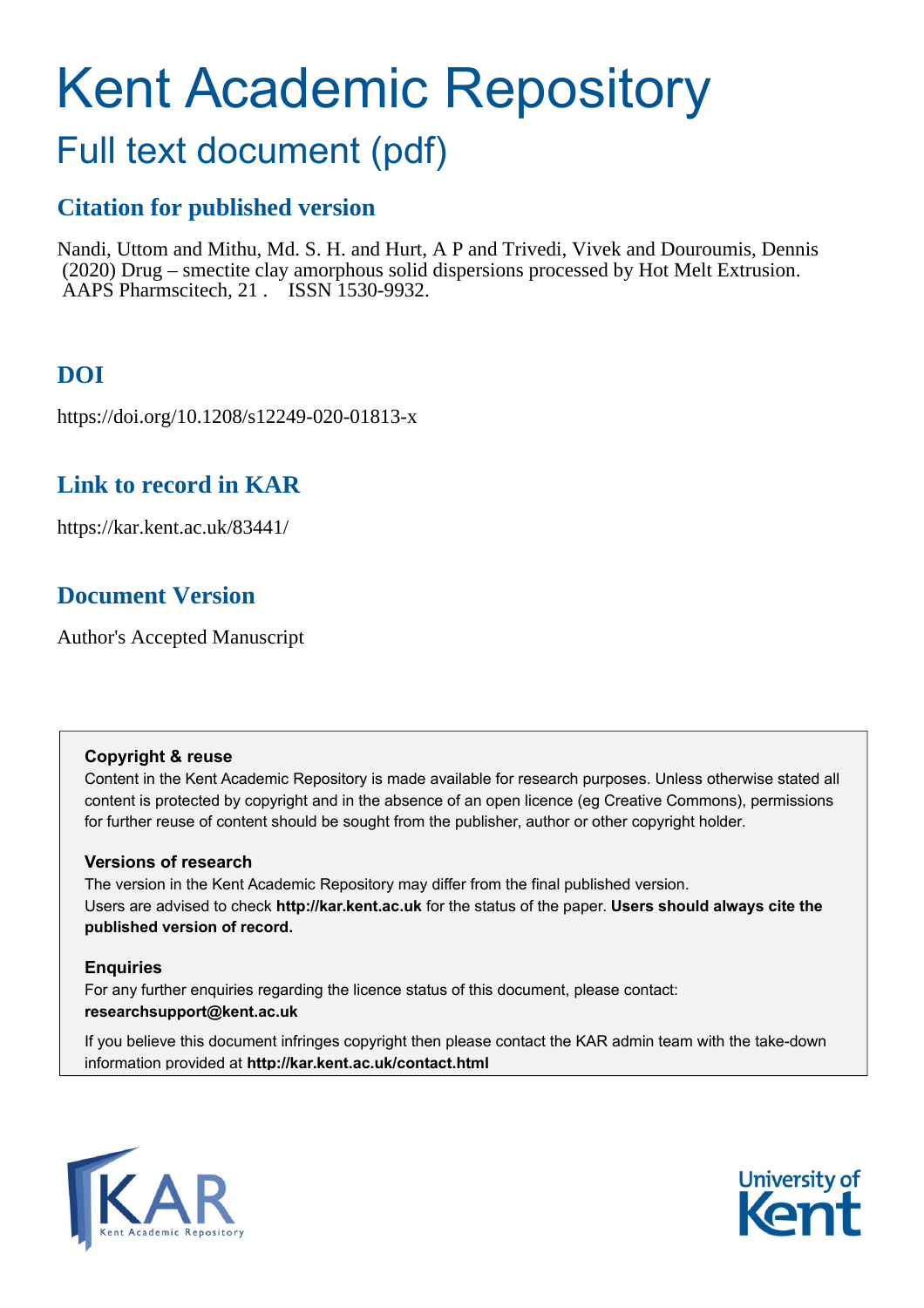| $\mathbf{1}$ |                                                                                                                         |
|--------------|-------------------------------------------------------------------------------------------------------------------------|
| 2            |                                                                                                                         |
| 3            |                                                                                                                         |
| 4            |                                                                                                                         |
| 5            |                                                                                                                         |
| 6            |                                                                                                                         |
| 7            | $Drug$ – smectite clay amorphous solid                                                                                  |
| 8            | dispersions processed by Hot Melt Extrusion                                                                             |
| 9            |                                                                                                                         |
| 10           | Uttom Nandi <sup>1,2</sup> , Md. S.H. Mithu <sup>1,2</sup> , Andrew P. Hurt <sup>1</sup> , Vivek Trivedi <sup>3</sup> , |
| 11           | Dennis Douroumis <sup>1,2</sup>                                                                                         |
| 12           |                                                                                                                         |
|              |                                                                                                                         |
| 13           | <sup>1</sup> Faculty of Engineering and Science, School of Science, University of                                       |
| 14           | Greenwich, Chatham Maritime, Chatham, Kent ME4 4TB, UK                                                                  |
| 15           |                                                                                                                         |
| 16           |                                                                                                                         |
| 17           | <sup>2</sup> CIPER Centre for Innovation and Process Engineering Research, Kent,                                        |
| 18           | ME4 4TB, UK                                                                                                             |
| 19           |                                                                                                                         |
| 20           | <sup>3</sup> Medway School of Pharmacy, University of Kent, Central Avenue,                                             |
| 21           | Chatham Maritime, Canterbury, Kent ME4 4TB, UK                                                                          |
| 22           |                                                                                                                         |
| 23           |                                                                                                                         |
|              |                                                                                                                         |

Email: [d.douroumis@gre.ac.uk](mailto:d.douroumis@gre.ac.uk)

CIPER Centre for Innovation and Process Engineering Research, Kent, ME4 4TB, UK,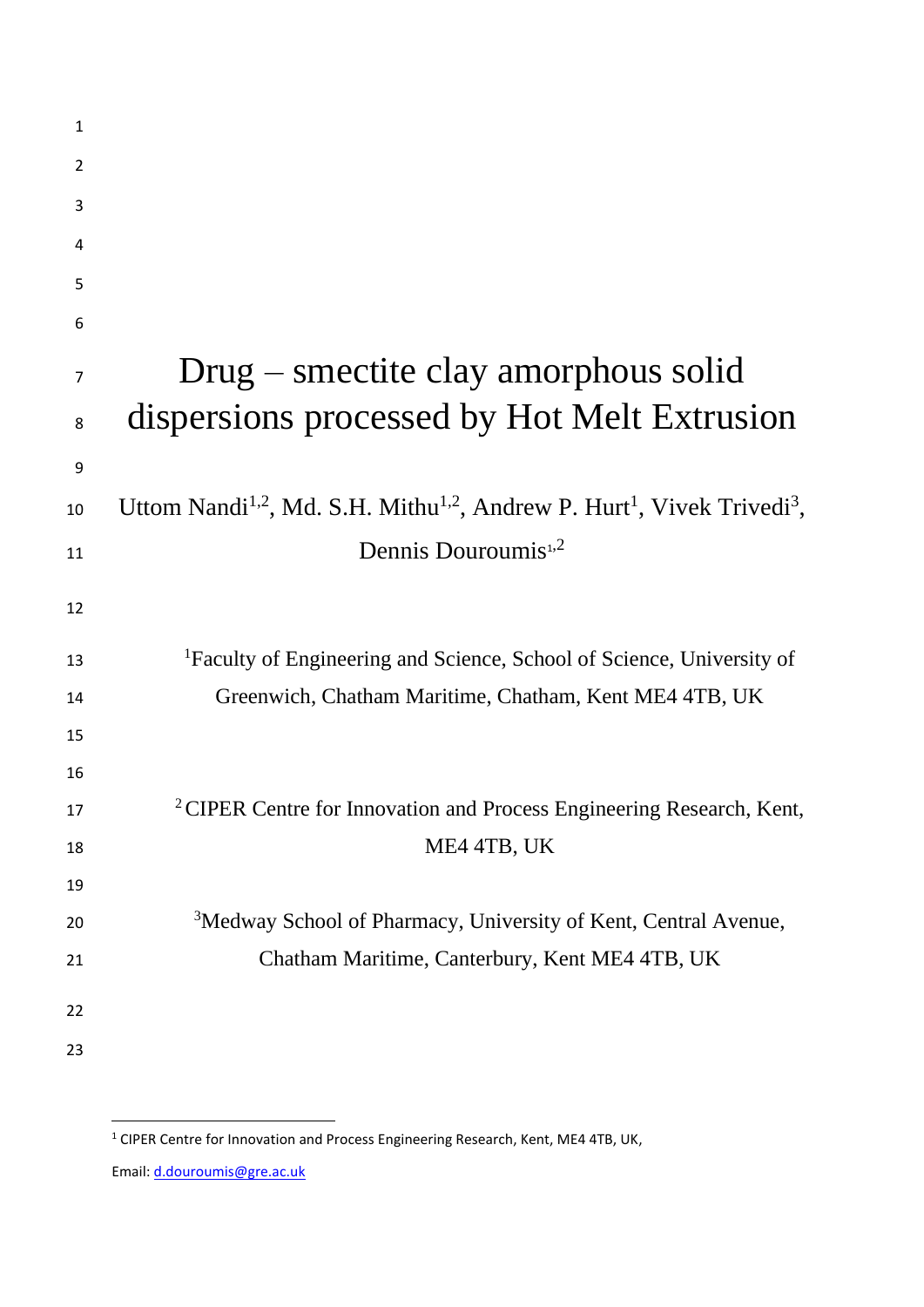#### *Abstract*

 The aim of this study was to investigate suitability of natural and synthetic smectite clay matrices as a drug delivery carrier for the development of amorphous solid dispersions (ASD). Indomethacin (IND) was processed with two different smectite clays, natural-magnesium aluminium and synthetic-lithium magnesium sodium silicates, using Hot Melt Extrusion (HME) to prepare solid dispersions. Scanning electron microscopy (SEM), Powdered X-ray diffraction (PXRD), Differential scanning calorimetry (DSC) were used to examine the physical form of the drug. Energy dispersive X-ray spectroscopy (EDX) was used to investigate the drug distribution and Attenuated Total Reflectance-Fourier transform infrared (ATR- FTIR) spectroscopic analysis was done to detect any chemical interaction between these two kinds. Both, PXRD and DSC analysis showed that drug-clay solid dispersion contained IND in amorphous form. Energy dispersive X-ray (EDX) analysis showed a uniform IND dispersion in the extruded powders. ATR-FTIR data presented possible drug and clay interactions *via* hydrogen bonding. *In-vitro* drug dissolution studies revealed a lag time of about two hours in the acidic media and a rapid release of IND at pH 7.4. The work demonstrated that preparation of amorphous solid dispersion using inorganic smectite clay particles can effectively increase the dissolution rate of IND.

**KEYWORD**: Indomethacin, clay, hot-melt extrusion, dissolution, solid dispersion.

- 
-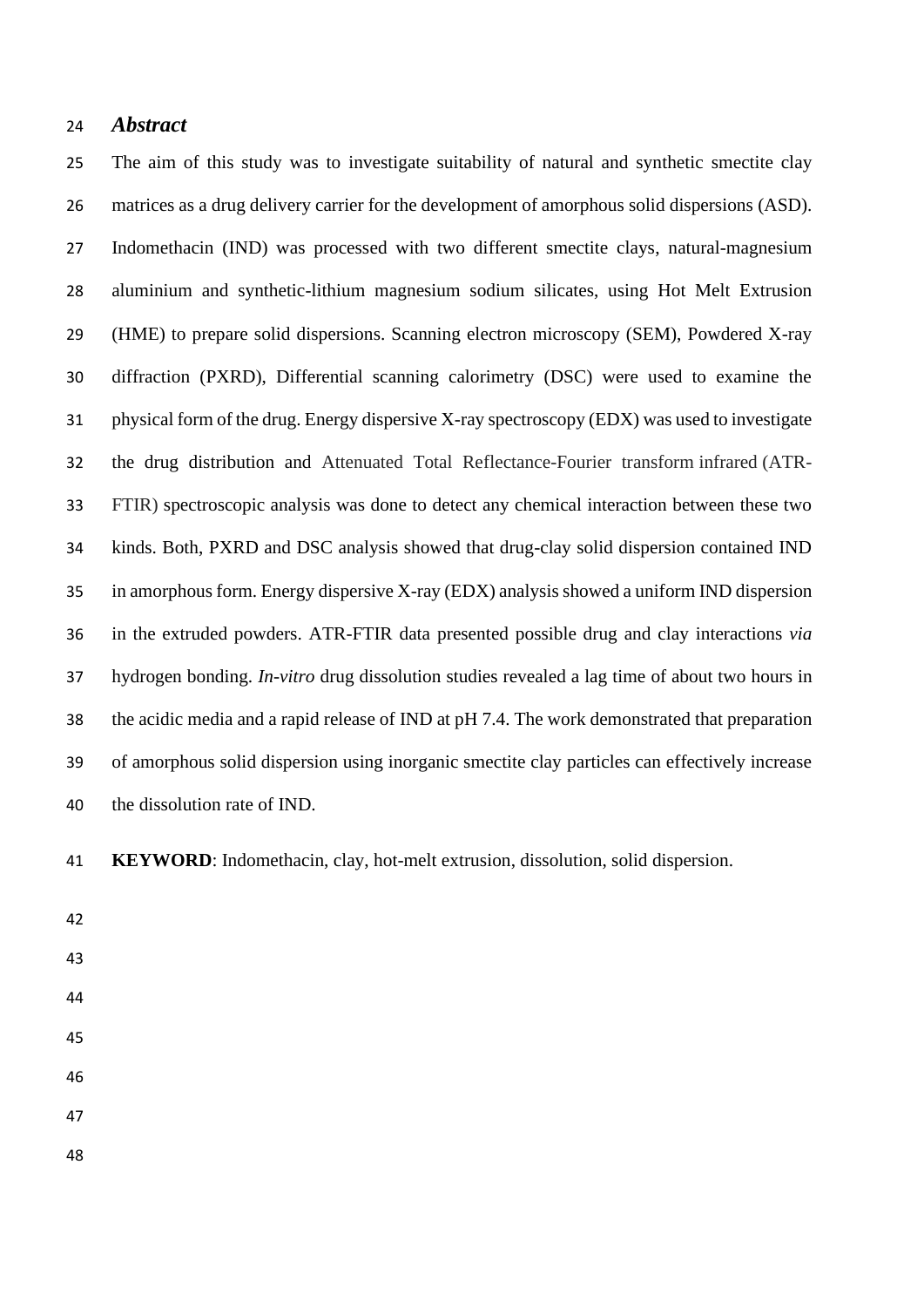#### **INTRODUCTION**

 To date, numerous drug molecules have been discovered with higher molecular weight, greater lipophilicity, and minimal water solubility which often cause difficulties during their pharmaceutical manufacturing process (1,2). Primarily, these factors are liable for an inadequate drug dissolution and their limited bioavailability. At the same time, this rise of poorly water soluble drugs also pushed for innovative strategies to overcome solubility related issues *i.e.* salt formation (3), co-crystals (4), pro-drugs formation (5), solid lipid nanoparticle (6), amorphous solid dispersion (7) *etc*. Among these, amorphous solid dispersion- invented by Sekiguchi and Obi in 1961, has shown promising results for improving dissolution rates of poorly water soluble compounds (8). This technique allows to disperse an insoluble drug in a water soluble carrier at molecular level, enabling it to greatly enhance the total specific surface area which ultimately increases the dissolution rate and bioavailability.

 Clays are water soluble silicate compounds, generally used as an excipient in pharmaceutical formulations *i.e.* lubricant, desiccant, disintegrant, diluent, binder, opacifier, as well as emulsifying, thickening, isotonic agent, anticaking agent, flavour corrector and carrier of active ingredients *etc.* (9–11). Among many varieties, smectite clays are particularly well known for their water solubility, dispersivity, swelling capacity and relatively high specific surface area (12). Takahashi and Yamaguchi believed that swelling ability of clay silicates and their complex formation ability is beneficial to act as a drug carrier and solubilise poorly water- soluble drugs (13). Authors prepared griseofluvin-clay hybrids with less than 5% clay complex which demonstrated higher solubility compare to the pure drug. Goncalbes *et al.* also explored the use of phyllosilicate clay mineral to increase the solubility of olanzapine (14). Prepared phyllosilicate and olanzapine complex showed around 50% increase of dissolution rate within first 60 minutes (min) of the study.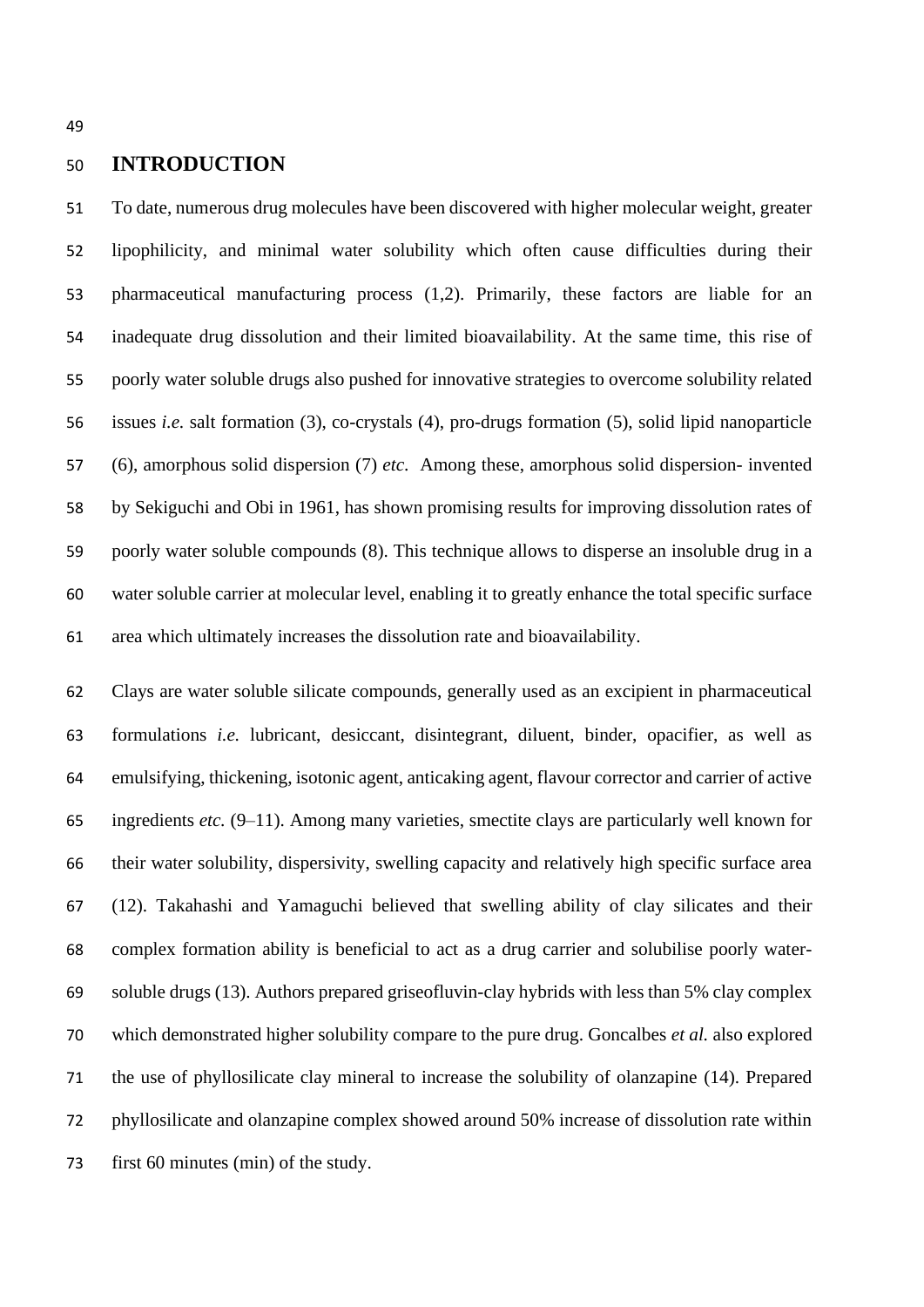Smectite clays such as natural-Veegum (VF) and synthetic-laponite (LP) are also widely used in the pharmaceuticals as stabilising and suspending agent, rheology modifier as well as texture 76 enhancer (15,16). Primarily, these high swelling clays contain  $Na<sup>+</sup>$  ions in between their interlayer spacing, enabling them to adsorb up to 32 layers of water molecules (17). Adebisi *et al.* found that VF increases the dissolution rate of theophylline from the tablet matrices (15). LP nanoparticles were used to enhance the solubility of itraconazole upto 75%, reported by Jung *et al.* (18). Such investigations of clay mineral clearly indicating possibilities to improve the dissolution rate of indomethacin (IND). The rationale for using clay silicates as a dissolution rate enhancing component was the hydrophilic nature of silica particles. Silica particles contain abundant hydroxyl groups and exceptionally high specific surface area that enables drug particles to interact instantaneously with the water molecules through hydrogen bonding. Bahl D. *et al.* co-grinded also IND with pharmaceutical silicates to enhance the dissolution rate of the drug (19).

 IND is a non-steroidal, anti-inflammatory drug belongs to BCS class II category with a solubility of only 0.937 mg/L in water (20). Such a water insoluble drug often shows low absorption and poor bioavailability. Also limited solubility of this drug may also increase the residence time in the gastro-intestinal tract which may irritate the gastric mucosal layer (21). Hence, IND formulation preparation with an improved dissolution rate is at utmost importance to the pharmaceutical manufacturing industry.

 The use of hot melt extrusion as a processing technology for the development of amorphous solid dispersions is well – known in pharmaceutical industry. HME possesses many advantages such as cost effective, high throughput, minimal waste loss and solvent free processing technology. There are numerous studies where HME has been employed for preparing amorphous solid dispersion with improved dissolution rates of poorly water soluble compounds. Although polymeric solid dispersions of IND have been reported previously (22),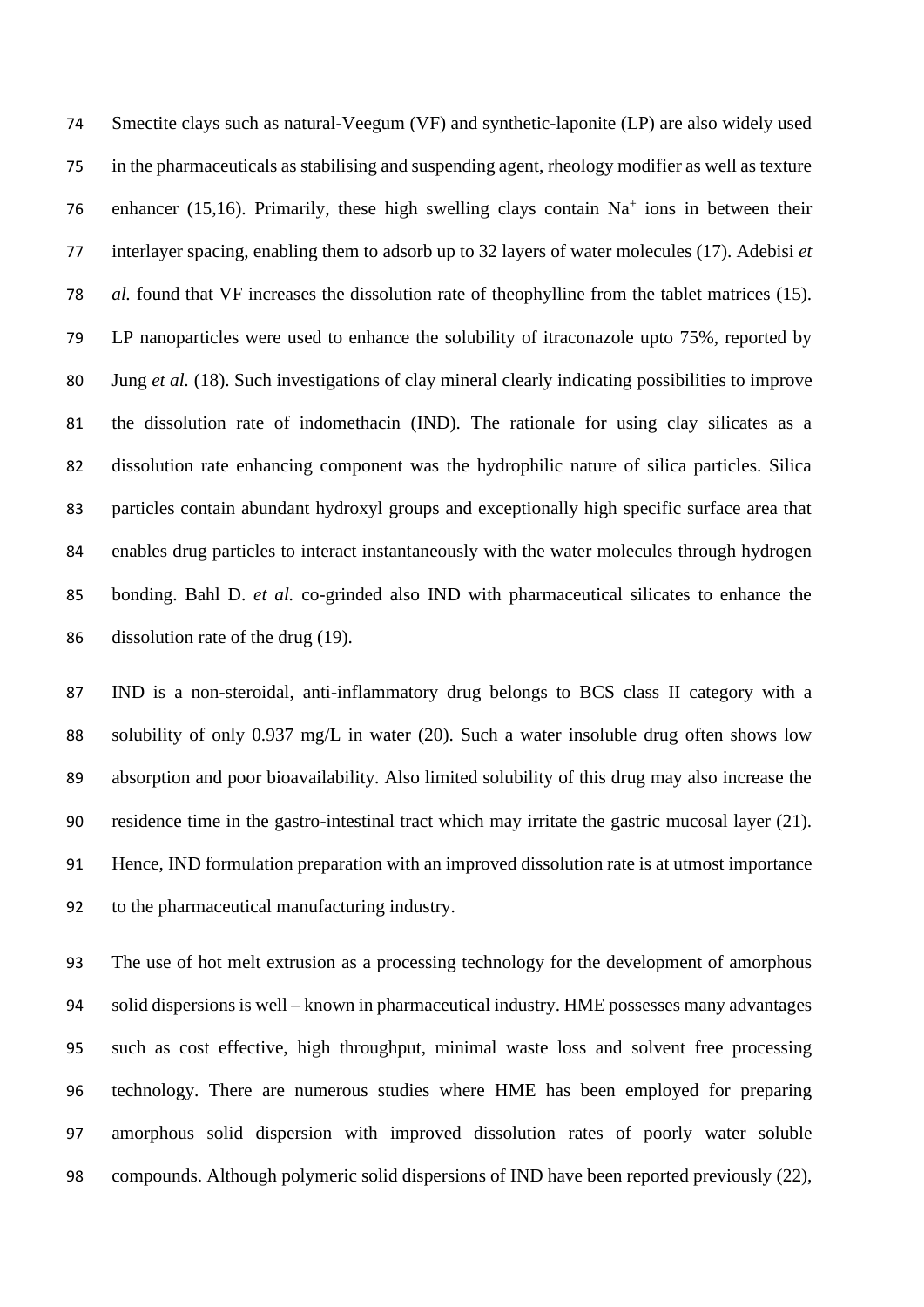the efficacy of clay minerals as an inorganic carrier is yet to be explored. Hence, the current study investigates the feasibility of natural and synthetic smectite clay silica particles for solid dispersion of IND to improve the dissolution rates using TSE.

### **MATERIALS AND METHODS**

#### **Materials**

104 Veegum  $F^{\circledast}$  (Magnesium aluminium metasilicate) and Laponite RDS<sup>®</sup> (Lithium magnesium sodium silicate) clay minerals were kindly donated by Vanderbilt minerals llc. (USA) and BYK additives ltd. (Germany) respectively. Indomethacin was purchased from Tokyo chemical industries (Japan), with a purity of >98.0% and all the reagents were used as received. Other chemical reagents such as hydrochloric acid, di-Potassium hydrogen orthophosphate, Potassium di-hydrogen phosphate, acetonitrile (HPLC grade), Ortho-phosphoric acid were purchased from Fisher scientific UK and used as received.

#### **Continuous possessing of ASD using HME**

 IND formulations shown in Table I. were blended using a Turbula TF2 Mixer (Switzerland) for 10 min. Then solid dispersions of IND were prepared using a 10 mm Rondol Microlab twin screw extruder (France) with a 25:1 L/D ratio. Standard screw configuration with two kneading zones and three conveying zone was used to disperse solid drug materials in the clay matrices (shown in Fig. 1). The extruder barrel has five different heating zones where 80- 140- 170- 117 170- 30 °C (from feed to die) temperature were used to established ASD. Extrusions were processed using 25% or 0.1 kg/hr feed rate with a screw speed of 50 rpm.

**Table I.** Formulations used for continuous solid dispersion using HME

| Formulation   IND $(\% )$ |             | VF(%) | $\mathbf{LP}$ (%) |
|---------------------------|-------------|-------|-------------------|
| VIN-20                    | <b>20.0</b> | 80.0  |                   |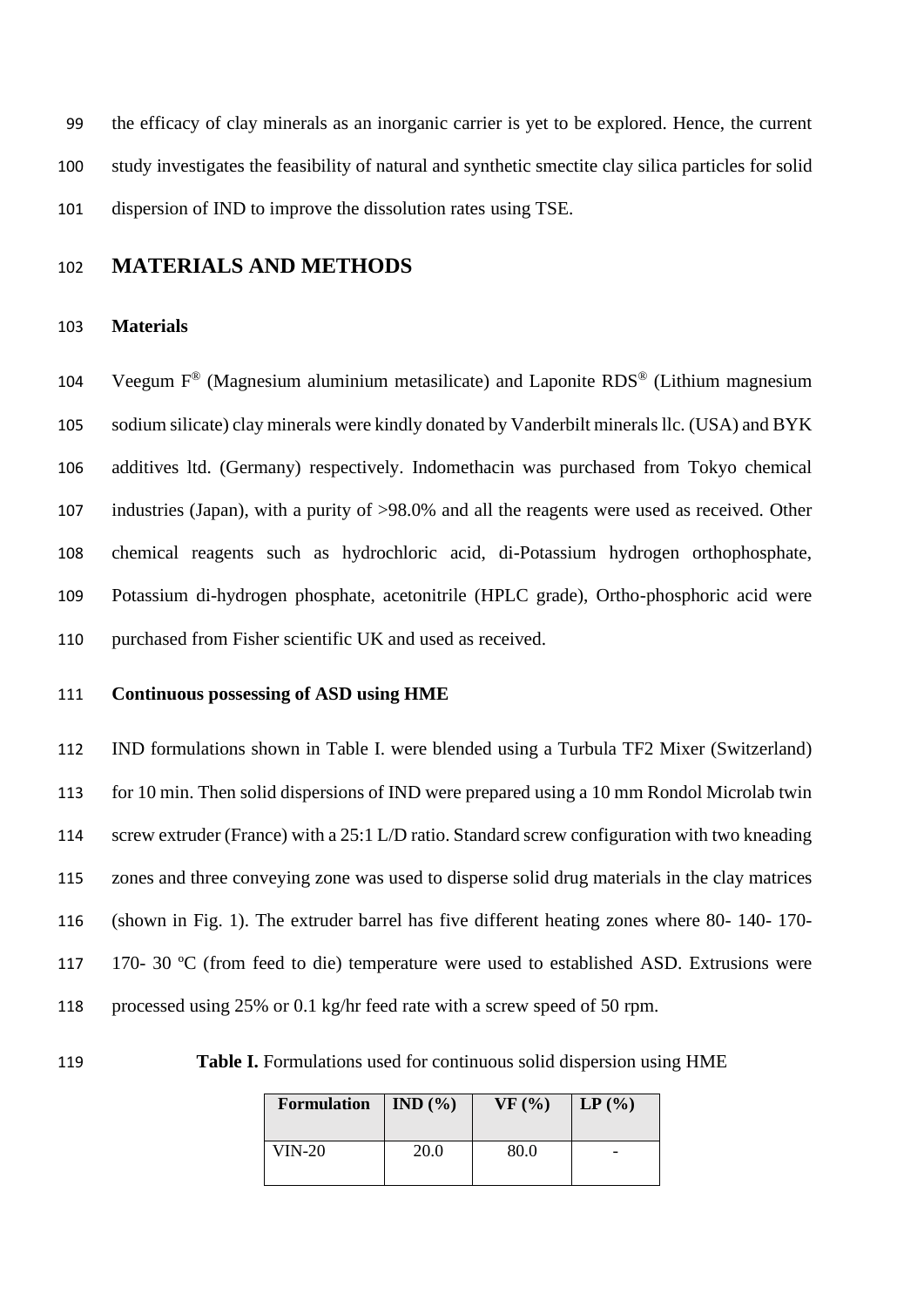| <b>VIN-40</b> | 40.0 | 60.0 |      |
|---------------|------|------|------|
|               |      |      |      |
| $LIN-20$      | 20.0 |      | 80.0 |
|               |      |      |      |
| $LIN-40$      | 40.0 |      | 60.0 |
|               |      |      |      |

\*V- Veegum F, L- Laponite RDS, IN- Indomethacin



#### **Morphology analysis of extrudates**

 SEM was used to study the surface morphology of the prepared extrudates. All the samples were mounted on an aluminium stub using adhesive carbon tape and placed in a low humidity chamber prior to analysis. Samples were then examined using a Cambridge Instruments (S630, UK), SEM operating at an accelerating voltage of 1.0 kV. Particle size distributions of the extruded powders were determined using a Mastersizer 2000 laser diffraction instrument (Malvern Instruments, UK) with a dry powder sample dispersion accessory (Scirocco 2000) and pressure at 2 bar and a vibration feed rate of 50%. Samples were examined in triplicate and Mastersizer 2000 software was used for data evaluation.

#### **PXRD analysis**

 Crystalline structure of the pure and extruded materials were investigated using a Bruker D8 Advance (Germany) X-ray powder diffractometer in 2-theta mode. The instrument was equipped with a copper anode at 40 KV, parallel beam Goebel mirror, 0.2 mm exit slit and a LynxEye position sensitive detector with 3º opening (Lynxiris at 6.5 mm). Each sample was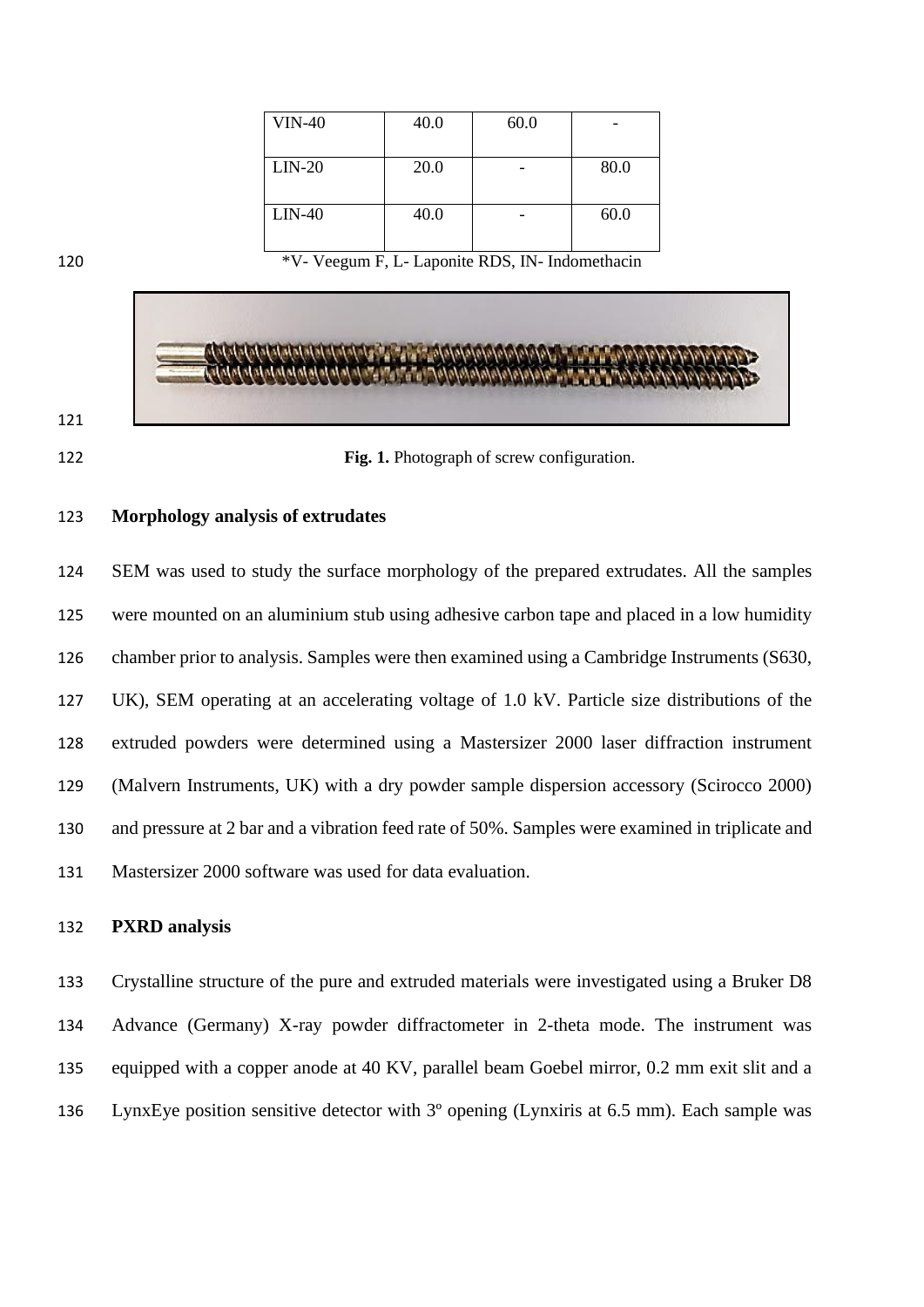prepared using a PMMA (Poly-methyl-methacrylate) sample holder which was scanned from 2 to 56 º2θ with a step size 0.02 º2θ, counting time 0.1 s per step and a rotation of 15 rpm.

#### **DSC analysis**

 Thermal analysis were done using a Mettler-Toledo 823e (Switzerland) differential scanning calorimeter on the drug and extruded samples. About 4 mg of samples were placed in a sealed 142 aluminium pan with pierced lids. Prepared samples were heated from 30 to 230 °C at a heating 143 rate of 10 °C/min under dry nitrogen atmosphere.

#### **ATR-FTIR analysis**

 Pure drug, clays and extruded formulations were also separately compressed into a thin disk using a SPECAC hydraulic press and investigated using a Perkin Elmer Spectrum Two ATR-147 FTIR spectrometer (USA) between 450 and 4000 cm<sup>-1</sup> wavenumbers, with 10 scans at a 148 resolution of 8 cm<sup>-1</sup>. Samples were then fixed onto an aluminium stub using double sided carbon adhesive tape for elemental analysis using Energy dispersive X-ray (EDX) spectroscopy.

#### **EDX analysis**

 EDX spectroscopy was obtained using a JEOL JSM- 5310LV (JAPAN) instrument. Micrographs were collected at 20 kV accelerating voltage, 20 mm working distance, 15 spot size and using a backscattered electron detector. Elemental mapping was also studied using an 155 Aztec X-ray microanalysis system with  $X$ -Max<sup>N</sup> detector from Oxford instrument (UK).

*In-vitro* **dissolution study**

 Release of IND from the clay matrices were also examined using a Varian 705 DS (USA) paddle apparatus at 100 rpm and 37 ºC. At first, 750 mL 0.1 N HCl solution of pH 1.2 were used to study the drug release for 2 hr. After that 150 mL of phosphate buffer was added and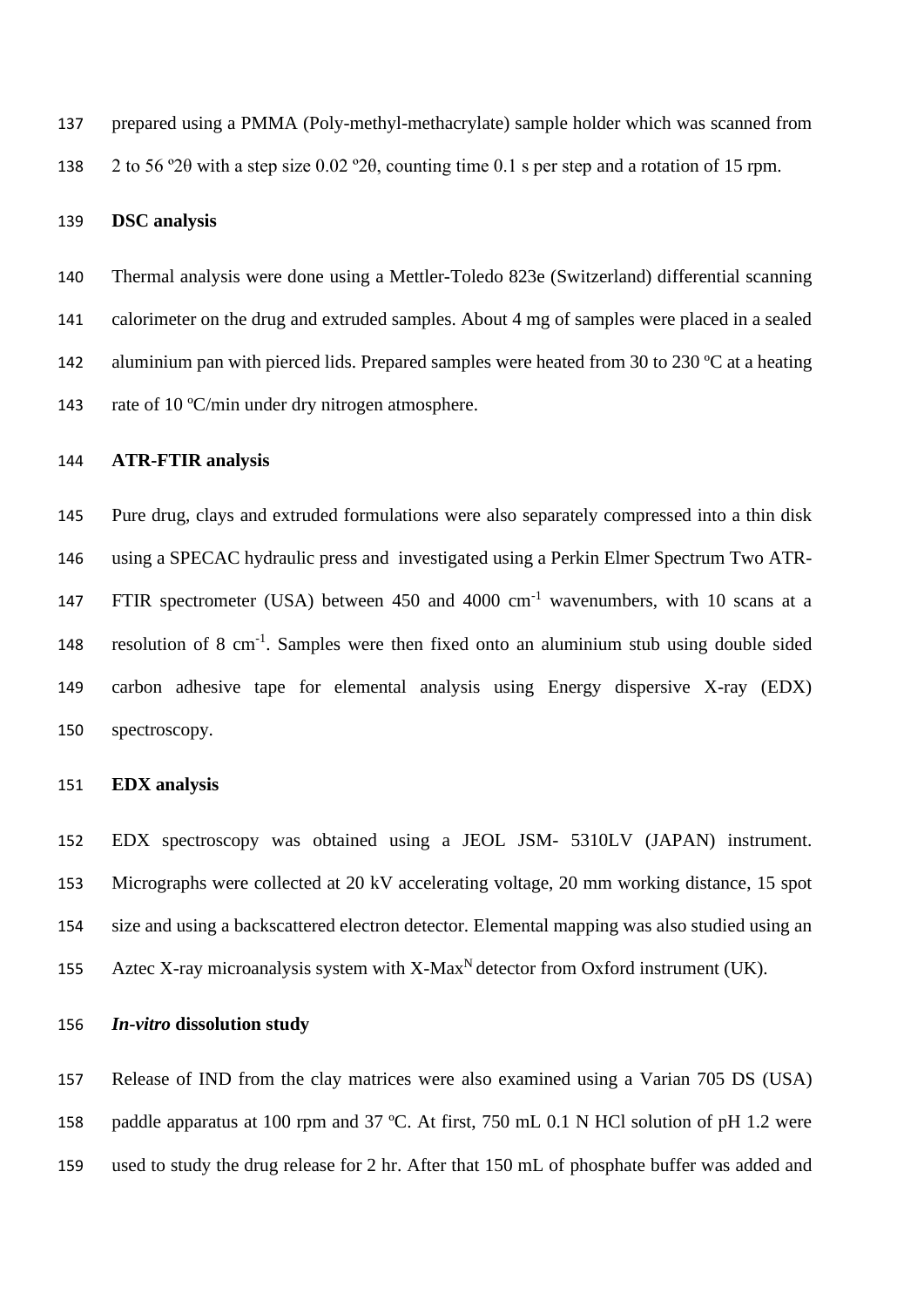pH was adjusted to 7.4 using NaOH solution. Samples were collected at 15, 30, 60, 90, 120 min time interval from both pH and dissolution studies were also performed in triplicate. Samples were then analysed using a high performance liquid chromatographic system provided by Agilent Technologies, 1200 series (USA). IND was analysed using a HYCHROME S5ODS2-4889 (5×150×4 mm) column and an UV detector at a wavelength of 214 nm. The mobile phase were prepared using acetonitrile: water: Ortho-phosphoric acid (49.5: 49.3: 0.2 v/v) and pumped at a flow rate of 1.5 mL/min. Abovementioned specification showed a 112 to 167 114 bar of column back pressure with a retention time of  $3.00 \pm 0.1$  min. Calibration curve was also prepared using 20, 40, 60, 80 and 100 µg/mL concentrated ethanolic solution of IND.

**RESULTS AND DISCUSSIONS**

 In the current study, solid dispersions of IND in inorganic clay silicates were prepared by HME and the suitability of clay silicates were also investigated as a carrier for poorly water-soluble pharmaceutical actives. To optimise the processing conditions, various parameters such as temperature, screw speed, feed rate were taken into careful considerations. Extrusion temperature profile optimisation played a key role in the development of ASDs. Formulations were also designed carefully to investigate the efficiency of HME processing on layered clay silicates and drug molecules. Literature suggests, ASD prepared with HME technology contains amorphous form of drug particles with a higher Gibbs free energy (23,24). In this study, both natural and synthetic grades of hydrophilic smectite clays were used to increase the wettability of IND leading to an improved drug dissolution rate. The drug and clay ratio was further investigated to evaluate the effect on the dissolution rate improvement. The absence of the die during extrusion led to the formation of free-flowing extruded powders in the form of micro-particles which in turn reduced downstream processing. The powders were collected for further physicochemical characterisation with no need for milling.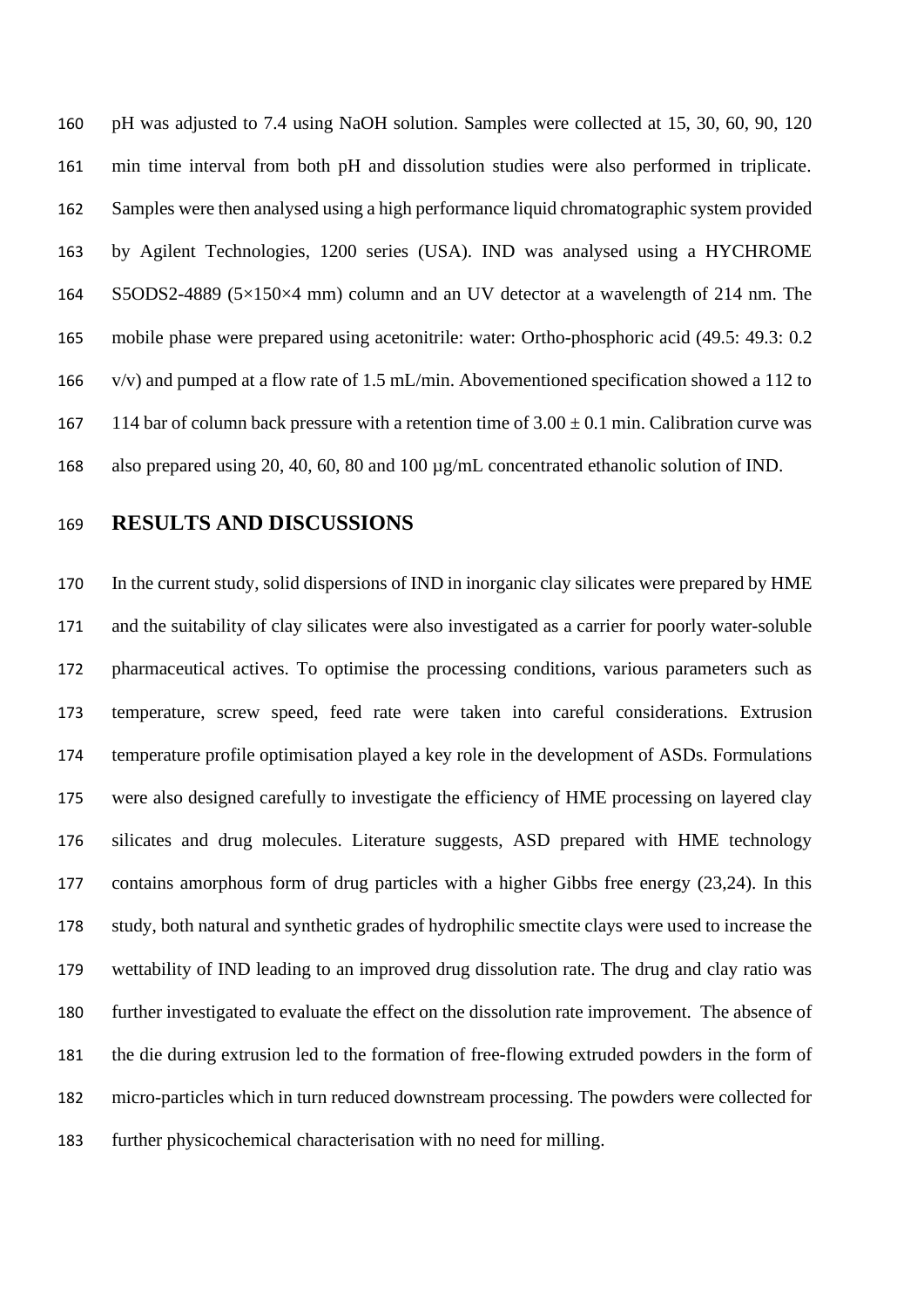#### **Morphology analysis of extrudates**

 The morphology of bulk drug and extruded formulations were analysed using SEM. Fig. 2. (a, b) shows bulk IND particles which present plate-shape morphology. On the other hand, in Fig. 2. (c, d) the obtained solid dispersions showed the absence of crystalline IND as a result of the extrusion process optimisation. This suggests the adsorption of melted drug molecules in the silica porous network which not only facilitates the transformation of drug into amorphous state but also result in improved powder flowability for the development of the finished dosage form *i.e.* tablet preparation using direct compression method or capsules preparation (25). In addition, the extruded dispersions appear as granular micro-agglomerates due to the absence of the extrusion die. Extruded powders were then analysed using particle size analyser and results has been presented in Fig. 2. (e, f). As it can be seen a large percentage of fine particles was observed in the bulk clays prior to extrusion processing. In the drug loaded clays, a significant reduction of the fines was detected, and the formation of larger agglomerates took place in agreement with SEM analysis. In Fig. 2. e, can also be seen that higher drug loadings 198 (40%) facilitated the formation of larger granules with sizes varying from  $100 - 500$  µm.

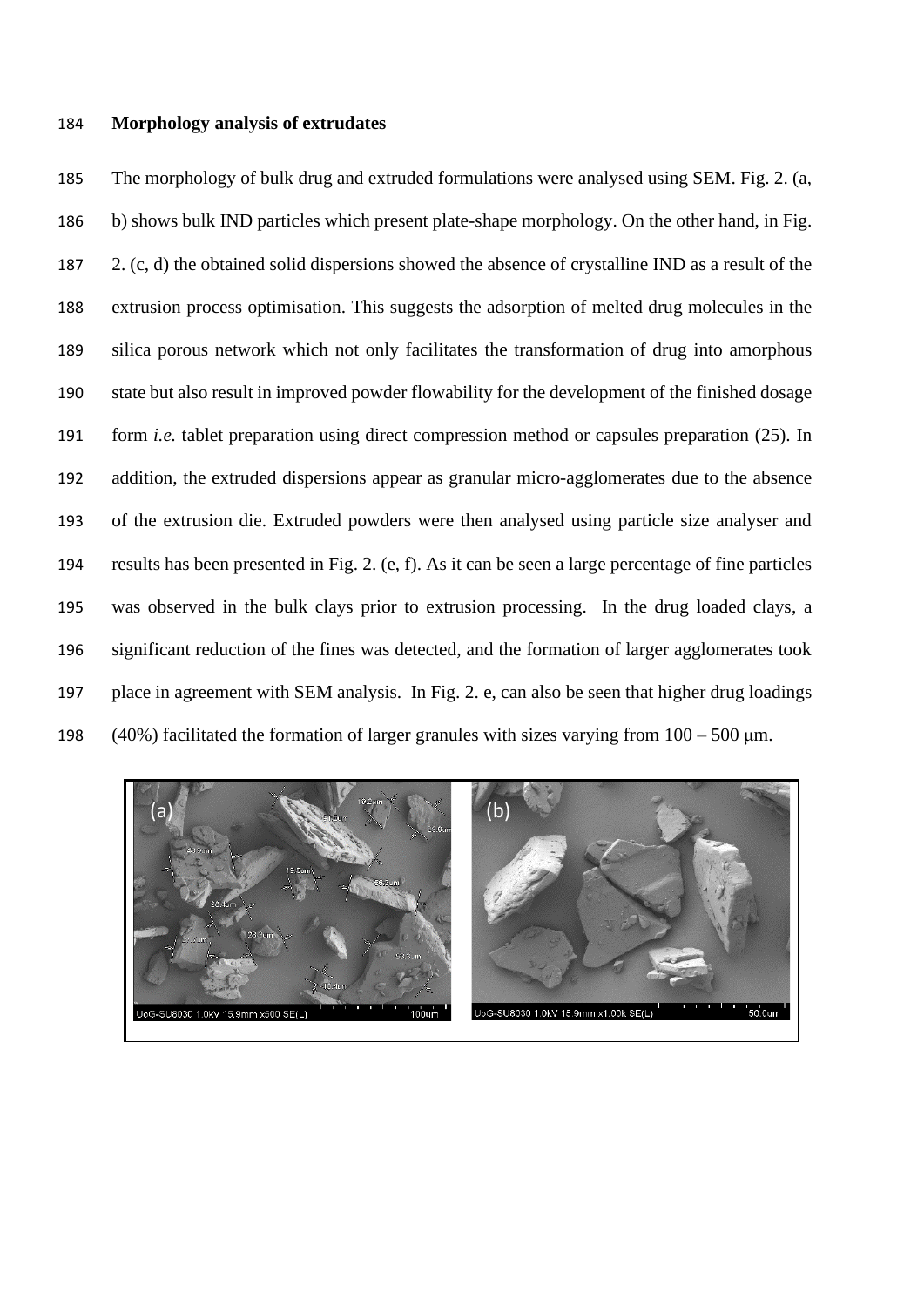



201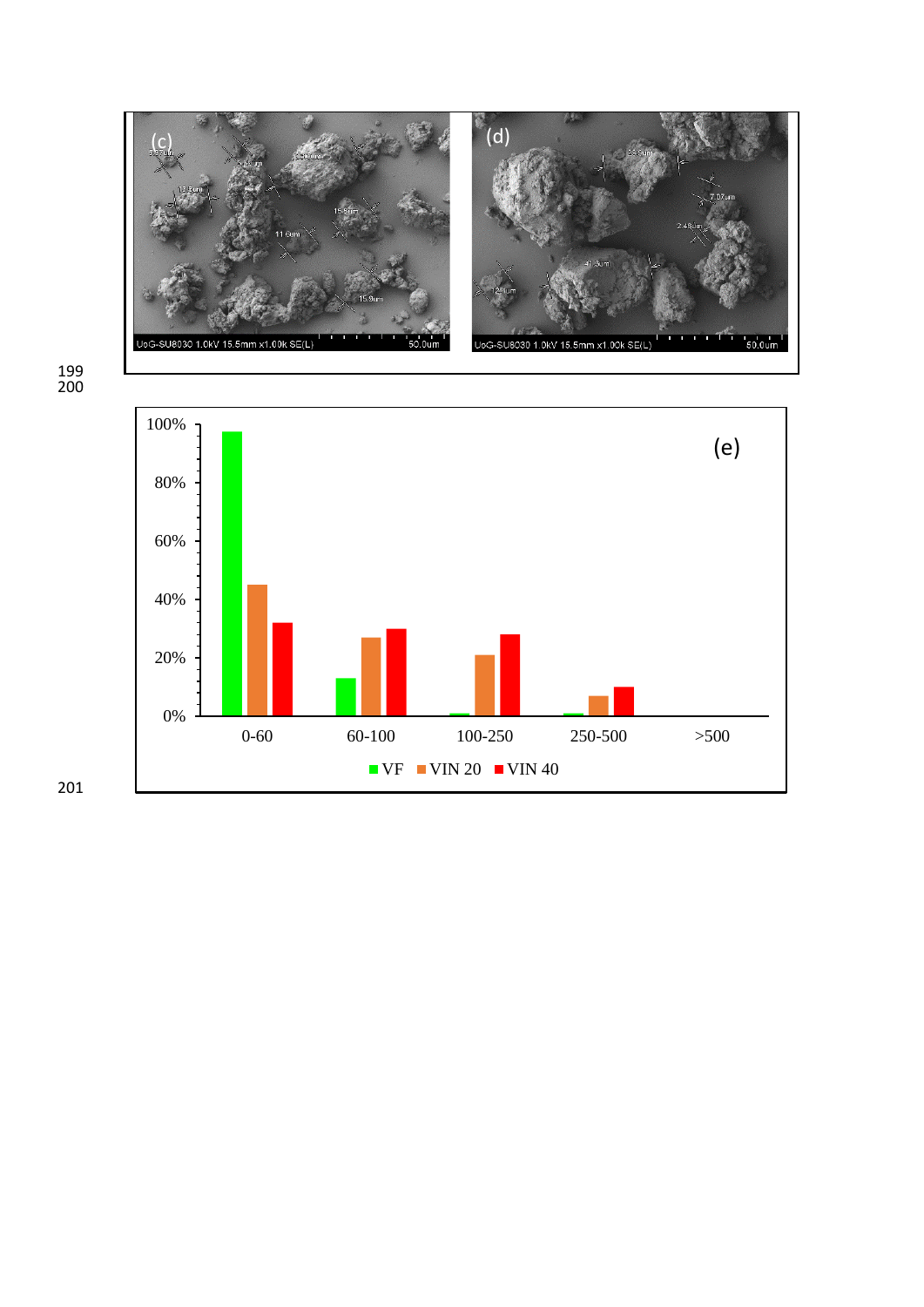

203 **Fig. 2.** (Top) SEM micrographs of (a-b) pure IND, c- VIN and d- LIN extruded formulations. 204 (Bottom) Particle size distribution of VIN, LIN extruded formulations against pure clay.

#### 205 **PXRD analysis**

202

 The physical state of the crystalline drug, clay and their extruded formulations were examined using PXRD analytical technique and shown in Fig. 3. Diffractogram of crystalline IND showed peaks with sharp intensity at 9.1, 10.6, 11.7, 15.8, 18.6, 20.8, 25.6 and 28.3 º2θ. Pure clays, VF and LP also showed their primary peaks at 7.4, 19.9, 21.9 º2θ and 6.5, 20.1, 33.3 º2θ 210 respectively. Interlayer spacing for pure VF at 7.4 °2 $\theta$  = 11.9 Å and LP at 6.5 °2 $\theta$  = 13.6 Å was 211 found using Bragg's law ( $n\lambda = 2d\sin\theta$ ). Although the interlayer spacing of anhydrous smectite 212 clay should be  $\sim 10$  Å, presence of homogeneous water molecules increases the interlayer spacing between two aluminosilicate sheets (26). The broad interlayer spacing also indicates the poor organisation of silicate layers in the structure. PXRD pattern of VIN and LIN formulations showed higher basal spacing compare to the pure clays. In particular, the basal spacing of VIN was indistinguishable in obtained the diffractogram. The IND – VIN and IND – LIN extruded formulation did not present any intensity peaks related to bulk IND. These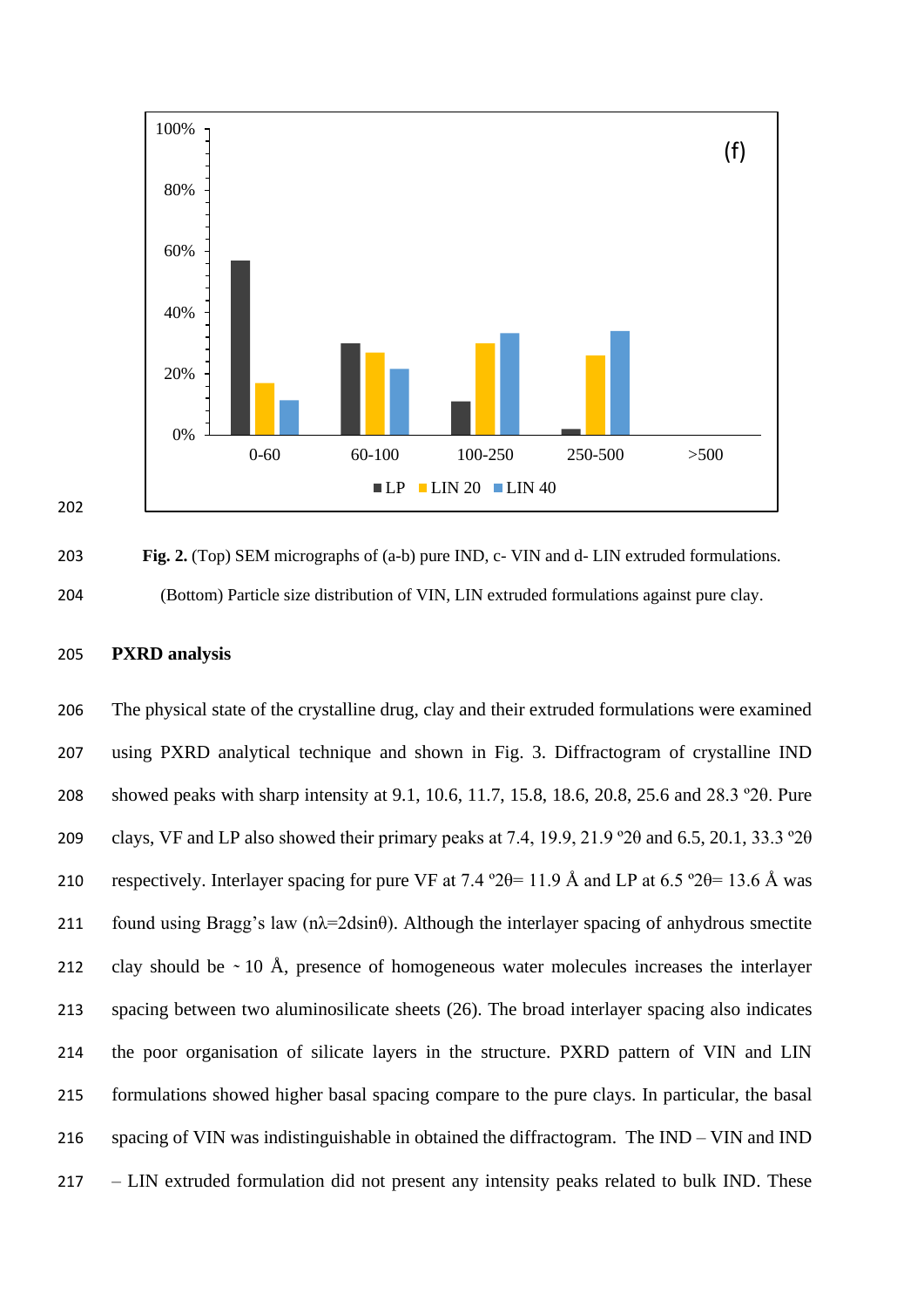results suggest the formation of amorphous solid dispersions probably due to stronger interactions between the drug and the clay at molecular level. Interestingly, the extruded formulations appeared partially amorphous when extrusion temperatures were set below 160 221 °C. Stability studies were also performed at 25 °C/ 60% RH for 12 months and showed that 222 extruded IND-silicate dispersions were relatively stable with no more than  $10\pm2\%$  increase in







 Thermal transitions of bulk drug, clay and extruded formulations were studied using DSC 228 analysis shown in Fig. 4. The IND thermogram showed a sharp endothermic peak at 162 °C representing the melting point of the pure crystalline IND (21,27). In contrast, both of the clays did not present any melting endotherms within the investigated temperature range. However, 231 both VF and LP showed endothermic events at 35-125 °C and 35-165 °C respectively which 232 corresponds to the removal of the surface bound water molecules from the clay (28).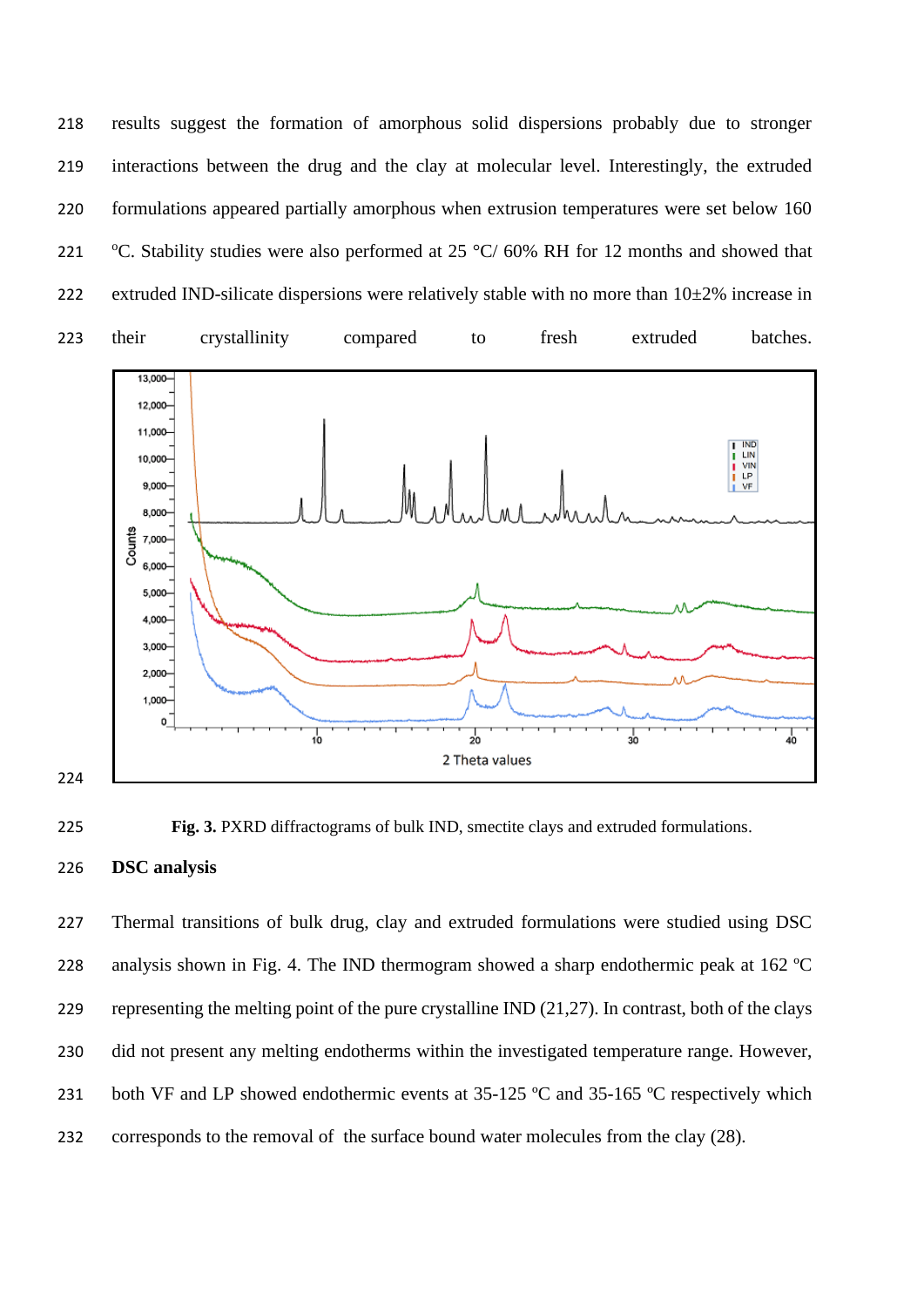

**Fig. 4.** Thermal transitions of pure IND, VF, LP, VIN and LIN extruded formulations.

235 Similarly, thermograms of VIN and LIN extruded formulations presented water loss at 30-110 236 °C with lower enthalpy values due to the HME processing at 170 °C. Fig. 4 also shows that the absence of IND melting endothermic peak in VIN and LIN formulations (22,27). Most importantly, the VIN and LIN thermograms presented endothermic events at 47.91 and 56.57 239 °C respectively which might correspond to the drug's  $T_g$  where for the amorphous IND is 240 around at 46 °C. However, the observed endothermic events showed a shift of  $T_g$  to higher temperatures which is not unusual and it has been reported that clays can shift glass transitions of drug or polymeric blends (29,30).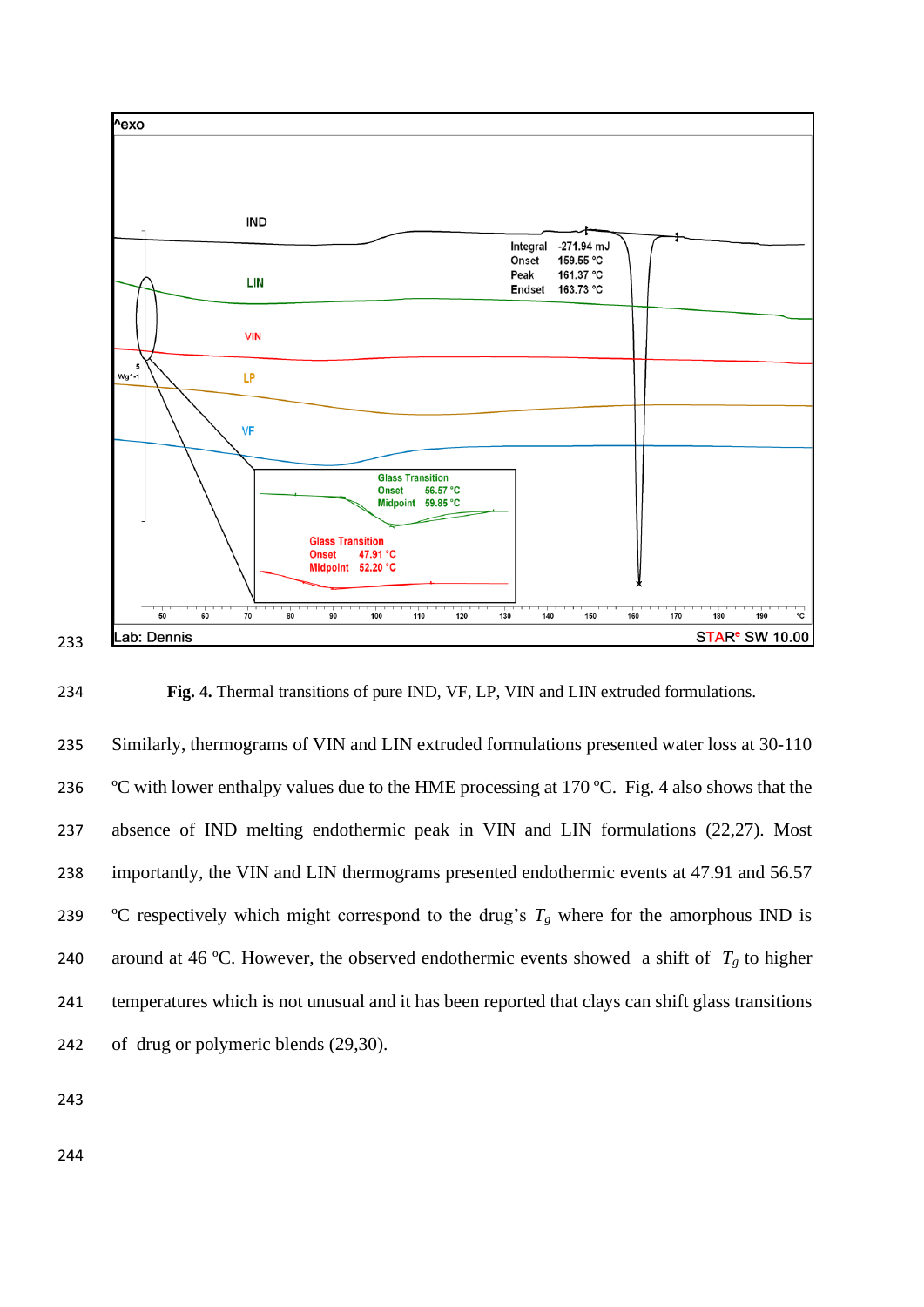#### 245 **ATR- FTIR spectroscopic analysis**

246 ATR-FTIR spectra of pure drug, clays and drug-clay complexes are shown in Fig. 5. Both VF 247 and LP clays showed a broad band at  $3400 \text{ cm}^{-1}$  due to  $-OH$  stretching band for interlayer 248 adsorbed water (31). The band around  $3640$  and  $3690$  cm<sup>-1</sup> is due to the Al-OH and Si-OH 249 stretching respectively (32). The presence of several hydroxyl groups in the clay contributes to 250 the broadness of this stretching band. The absorption peak at  $1650 \text{ cm}^{-1}$  belongs to the bending 251 mode of hydroxyl group of the interlayer water molecules.







254 The characteristic peak at  $1000 \text{ cm}^{-1}$  is related to the Si-O stretching vibration of the clay 255 (33,34). IND spectra showed C=O stretching vibration in the range of  $1600-1750$  cm<sup>-1</sup> while 256 the peak at 1694 cm<sup>-1</sup> is the characteristic of polymorphic Form – I of the drug substance (35). 257 IND presents also a carbonyl and benzoyl groups at  $1694 \text{ cm}^{-1}$  and  $1688 \text{ cm}^{-1}$  respectively. 258 Extruded VIN and LIN formulations showed that stretching vibration of IND at 1694 cm<sup>-1</sup> was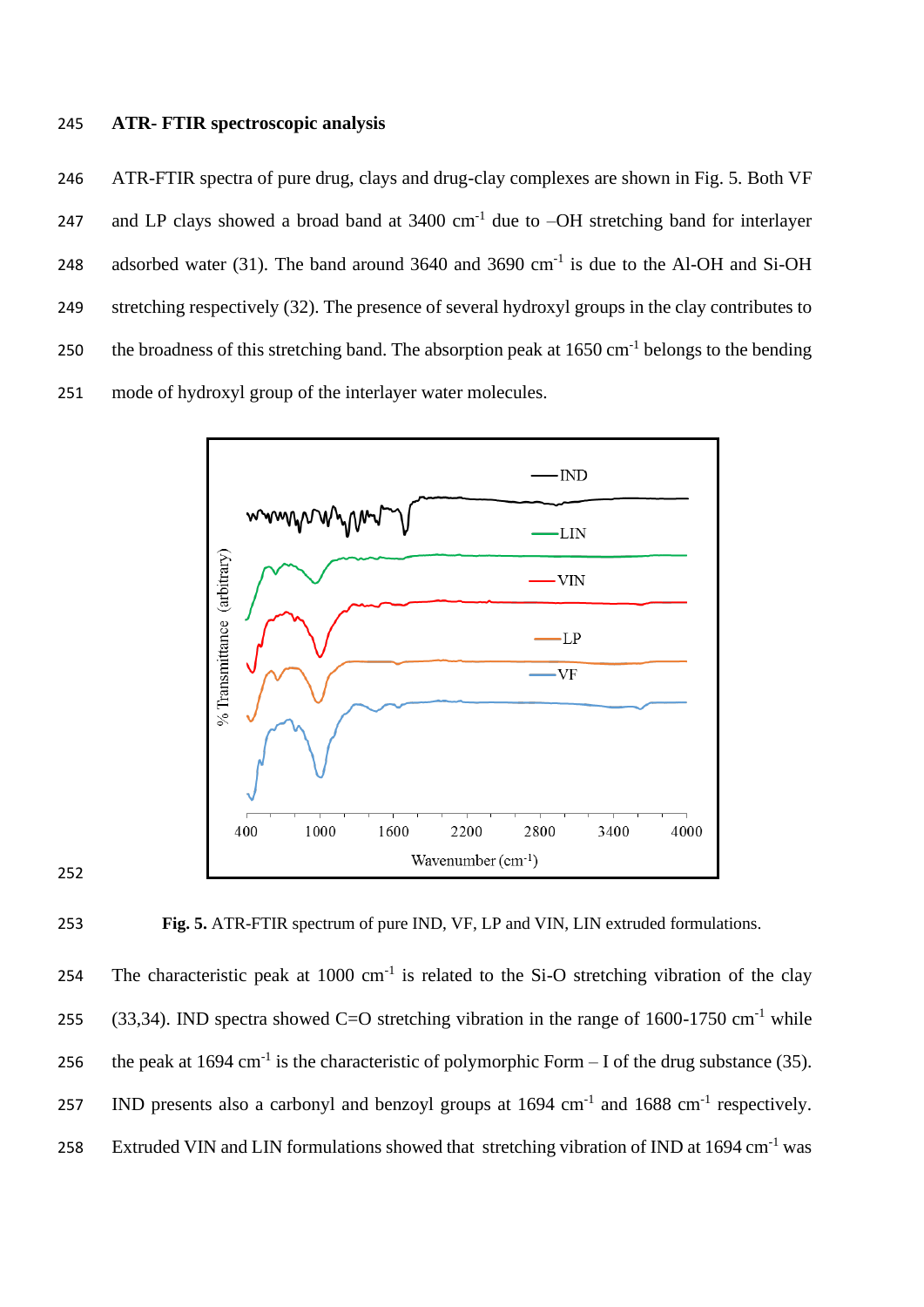259 shifted to around 1670 cm<sup>-1</sup> which indicates that crystalline structure of IND has transformed to the amorphous state (36,37). The changes in the carbonyl spectral region indicate an alteration in the drug's molecular state where the shifting of carbonyl stretching is attributed to the disruption of IND-IND molecular interactions in its crystal structure. The bonding energy of carbonyl oxygen from IND decreases after adsorption of the drug onto the clay silicate, 264 resulting a weakening of the carbonyl peak at 1670 cm<sup>-1</sup>. Finally, the shift of the carbonyl band suggests possible H-bonding formation with the clay platelets (35).

#### **EDX spectroscopic analysis**

 Microscopic analysis and elemental mapping were studied for the drug–clay solid dispersions to evaluate the presence and distribution of IND in the clay matrices. As shown in Fig. 6, micrographs were collected using back-scattered electrons and corresponding EDX elemental maps of Na, Si and Cl showing variation of clay and drug distribution within the extruded samples. Clays such as VF primarily contain Na, Mg, Ca, Si and LP contains Na, Mg, Li, Si atoms in its structure (38,39). Heavier elements in a molecule appears brighter in a backscattered electron micrograph compared to the lighter atoms. The above micrographs in grayscale clearly explains the homogeneous distribution of VF and agglomerated LP clay distribution in the VIN and LIN dispersions respectively. X-ray elemental mapping of Na and Si (presented in yellow and red respectively, top) also confirmed homogenous distribution of VF in the VIN complex. In contrast, LIN extrudates exhibited a more inhomogeneous dispersion with areas high in Na and P (P EDX map not shown) indicating an additional phase in the drug-clay matrix (shown in the Na and Si ion map, bottom).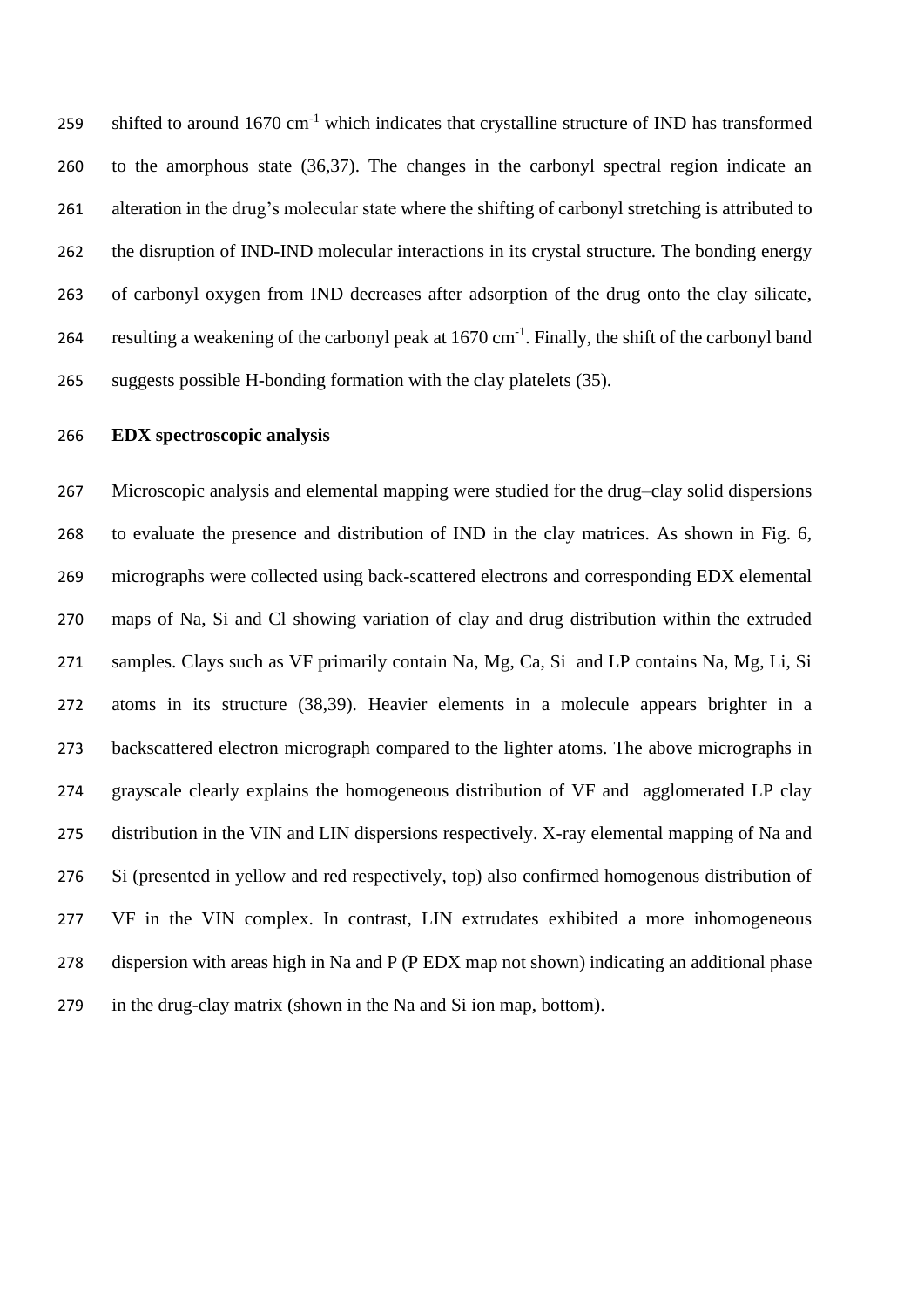

 **Fig. 6.** Elemental analysis of extruded formulations, collected using SEM (Top – BSE micrograph of VIN extrudates and its Na, Si, Cl mapping; Bottom – BSE micrograph of LIN extrudates and its Na, Si, Cl mapping)

 Furthermore, chemical structure of IND contains chlorine (Cl) atom in its chemical structure while both the clays have no Cl present. Therefore, an X-ray elemental mapping of Cl as a marker will reveal the homogenity of drug distribution. Mapping data of Cl (presented in green) shows that VIN extrudate contains uniform drug distribution where else LIN complex shows presence of dark area, indicating a less uniform clay drug distribution. These type of poly-dispersions may be minimised by optimising the processing parameters during extrusion.

#### *In-vitro* **dissolution study**

 The *in-vitro* dissolution study was conducted using extruded drug-clay complex formulations and the bulk drug substance. The results of the study are shown in Fig. 7. The use of smectite clays for the development of amorphous solid dispersions facilitated controlled release of the drug substance for both formulations. As shown in Fig. 7, dissolution studies presented a lag time with no IND release in acidic (pH 1.2) dissolution media. After 120 min, the pH was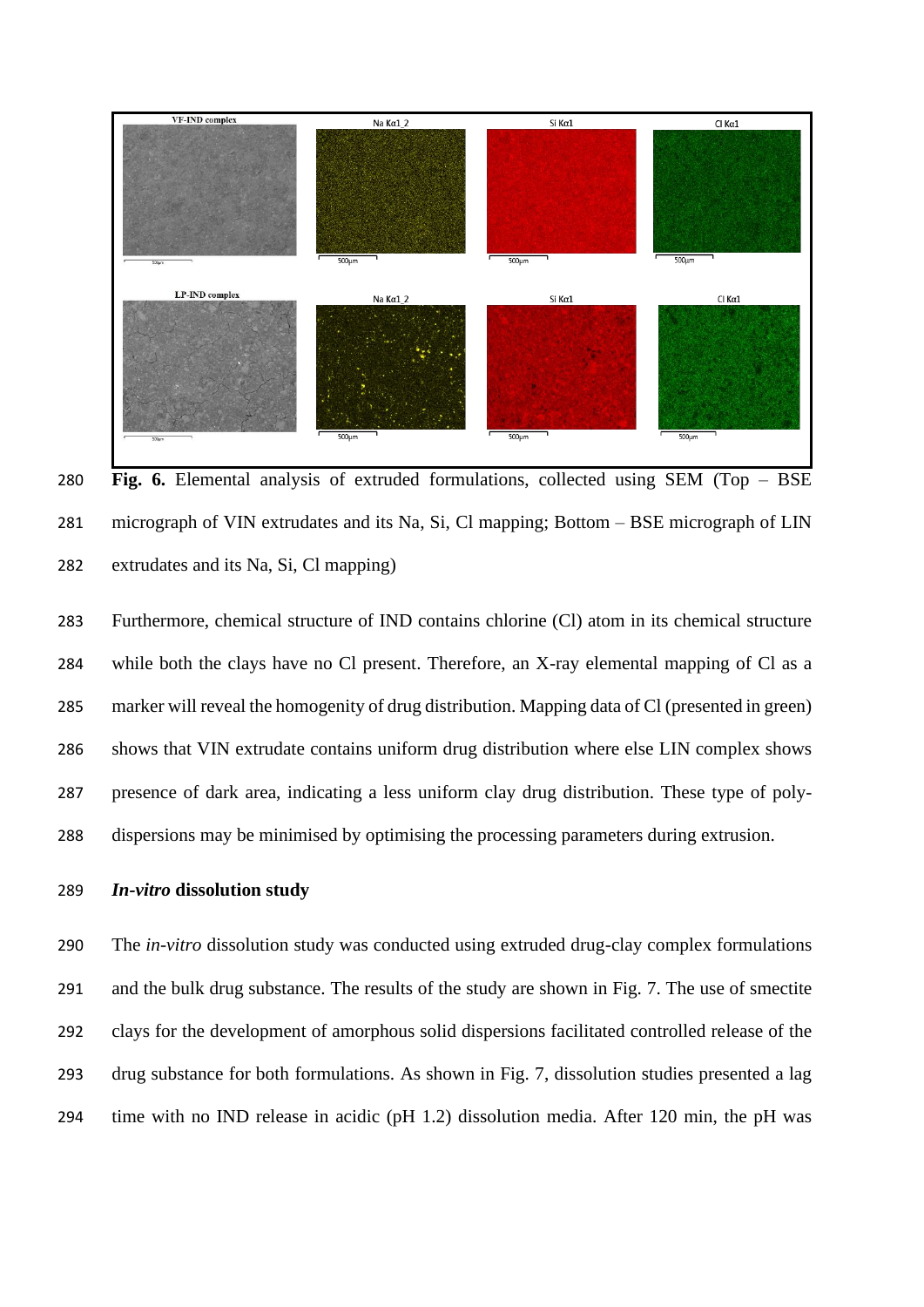adjusted to 7.4 and bulk IND presented 33% and 50% drug release at 15 min and 120 min respectively.

 In contrast, clay-drug complexes showed a burst release of IND from the clay matrices at 135 min. The VIN 20 and LIN 20 solid dispersions showed almost 60% drug release within the first 15 min. At higher drug loadings, LIN 40 also presented rapid dissolution rates at 57% while the VIN 40 at 47% respectively. This could be attributed to the higher particle size of VIN 40 and LIN 40 formulations.



 **Fig. 7.** *In-vitro* dissolution profiles of pure IND and HME extruded formulations at pH 1.2 (0-120 min) and pH 7.4 (120-240 min).

 Overall, the increase of dissolution rates could be attributed to several factors such as the amorphous form of IND molecules, particle size and H-bonding due to the drug-clay interactions. The clay particles may have shown some ionic interactions between adsorbate and adsorbent surface during the release study at pH 7.4 (40,41). As IND is a weak acid, the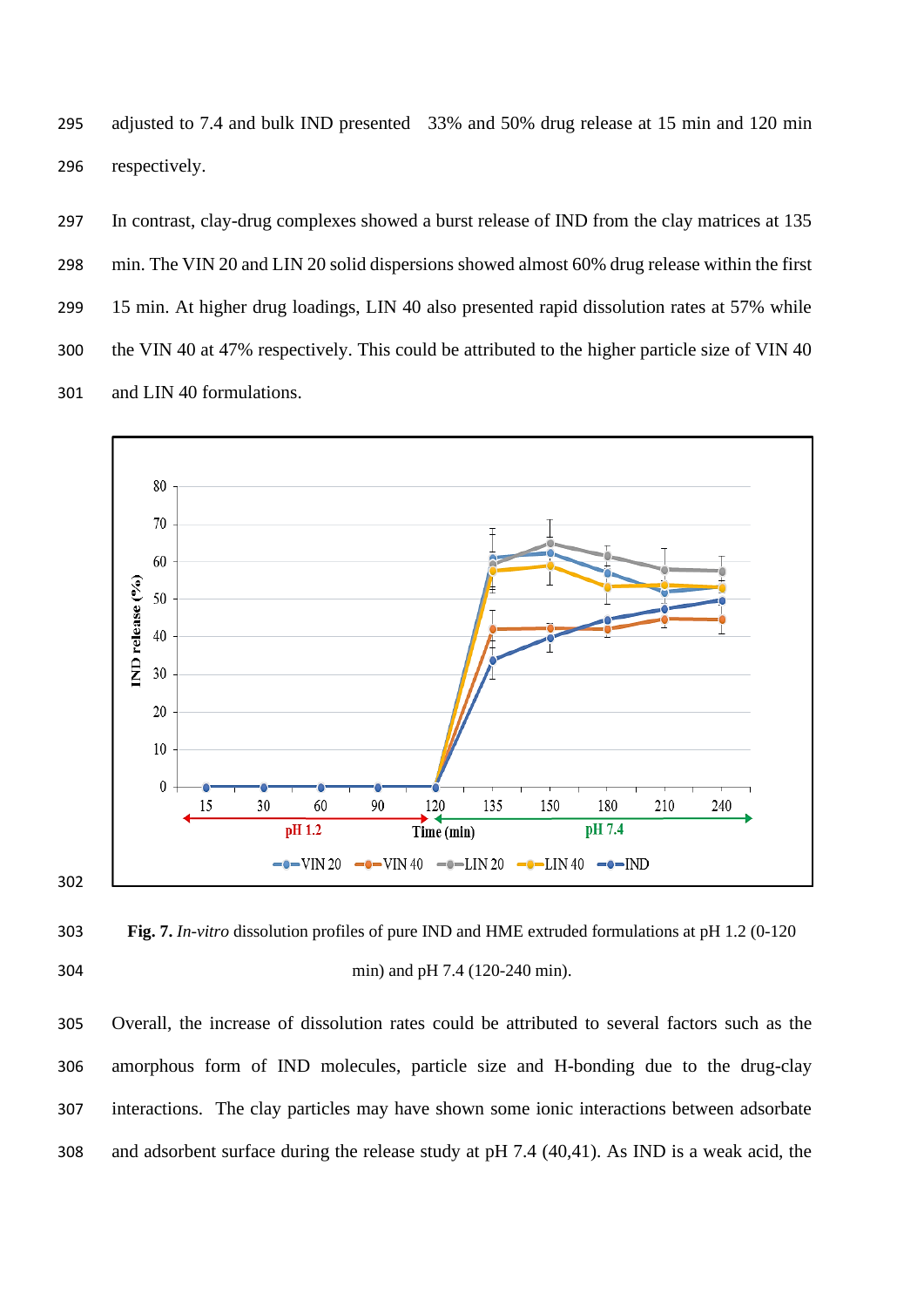highly negative surface charge of the clay at pH 7.4, might have induced dissociation of IND molecule resulting in burst release. In addition, the negatively charged smectite particles (negative charges on the border plane of the smectite layers) may have also created repulsive forces to IND that led to drug desorption from the clay matrices (42,43).

 Although, a burst release of IND was initially observed, it can be seen in Fig. 7 that IND dissolution rates decreased over time. This can be attribute to possible IND recrystallisation where the amophous drug crystallized in the dissolution media due to the generated superaturation solution (25,44). Nevertheless, it can be concluded that the dissolution rate improvement of IND was achieved not only by conversion of its physical form but also through the specific chemical environment created by clay silicates.

#### CONCLUSIONS

 The current study about smectite clays were introduced as an alternative drug carrier for the formation of IND amorphous solid dispersions. PXRD and DSC studies demonstrated that IND was converted into amorphous form while EDX analysis revealed excellent IND content uniformity in the clay matrices due to extrusion processing. The extruded ASD presented controlled release with rapid IND dissolution rates in alkaline media for drug loadings varying from 20 to 40%. In conclusion, smectite clays can be used as a drug carriers for the development of ASDs at up to 40% high drug loadings.

#### DISCLOSURE STATEMENT

The authors report no conflict of interests.

#### ACKNOWLEDGEMENTS

This project has received funding from the Interreg 2 Seas programme 2014-2020 co-funded

by the European Regional Development Fund under subsidy contract 2S01-059\_IMODE.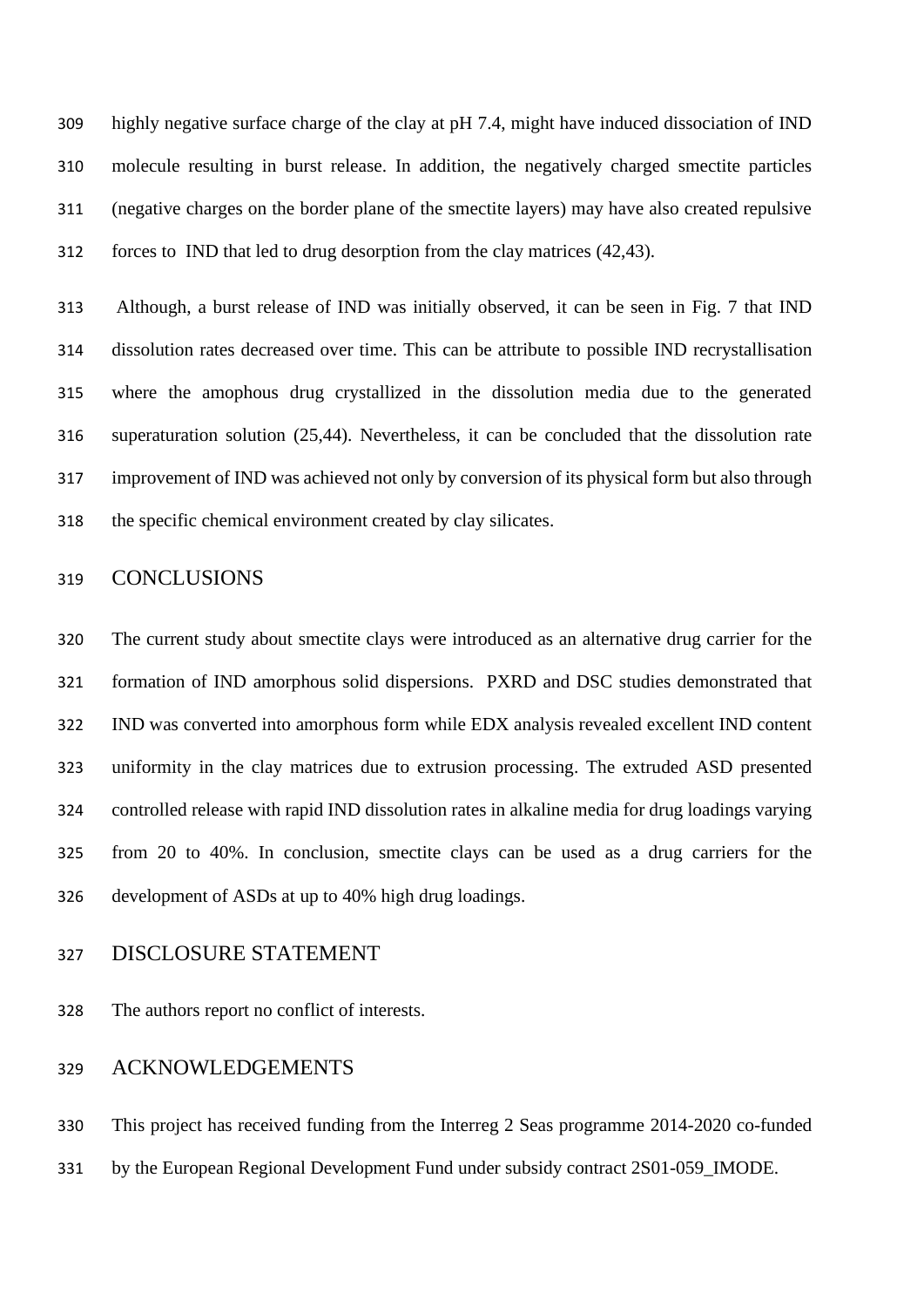#### **REFERENCES**

- 1. Keserü GM, Makara GM. The influence of lead discovery strategies on the properties of drug candidates. Nat Rev Drug Discov. 2009;8(3):203–12.
- 2. Lipinski CA. Drug-like properties and the causes of poor solubility and poor permeability. J Pharmacol Toxicol Methods. 2000;44(1):235–49.
- 3. Hiendrawan S, Widjojokusumo E, Veriansyah B, Tjandrawinata RR. Pharmaceutical salts of carvedilol: polymorphism and physicochemical properties. AAPS PharmSciTech. 2017;18(4):1417–25.
- 4. Box KJ, Comer J, Taylor R, Karki S, Ruiz R, Price R, et al. Small-scale assays for studying dissolution of pharmaceutical cocrystals for oral administration. AAPS PharmSciTech. 2016;17(2):245–51.
- 5. Upadhye SB, Kulkarni SJ, Majumdar S, Avery MA, Gul W, ElSohly MA, et al. Preparation and Characterization of Inclusion Complexes of a Hemisuccinate Ester Prodrug of Δ 9-Tetrahydrocannabinol with Modified Beta-Cyclodextrins. Aaps Pharmscitech. 2010;11(2):509–17.
- 6. Wang L, Li H, Wang S, Liu R, Wu Z, Wang C, et al. Enhancing the antitumor activity of berberine hydrochloride by solid lipid nanoparticle encapsulation. Aaps Pharmscitech. 2014;15(4):834–44.
- 7. Haser A, Zhang F. New strategies for improving the development and performance of amorphous solid dispersions. Aaps Pharmscitech. 2018;19(3):978–90.
- 8. Sekiguchi K, Obi N. Studies on Absorption of Eutectic Mixture. I. A Comparison of the
- Behavior of Eutectic Mixture of Sulfathiazole and that of Ordinary Sulfathiazole in Man.
- Chem Pharm Bull. 1961;9(11):866–72.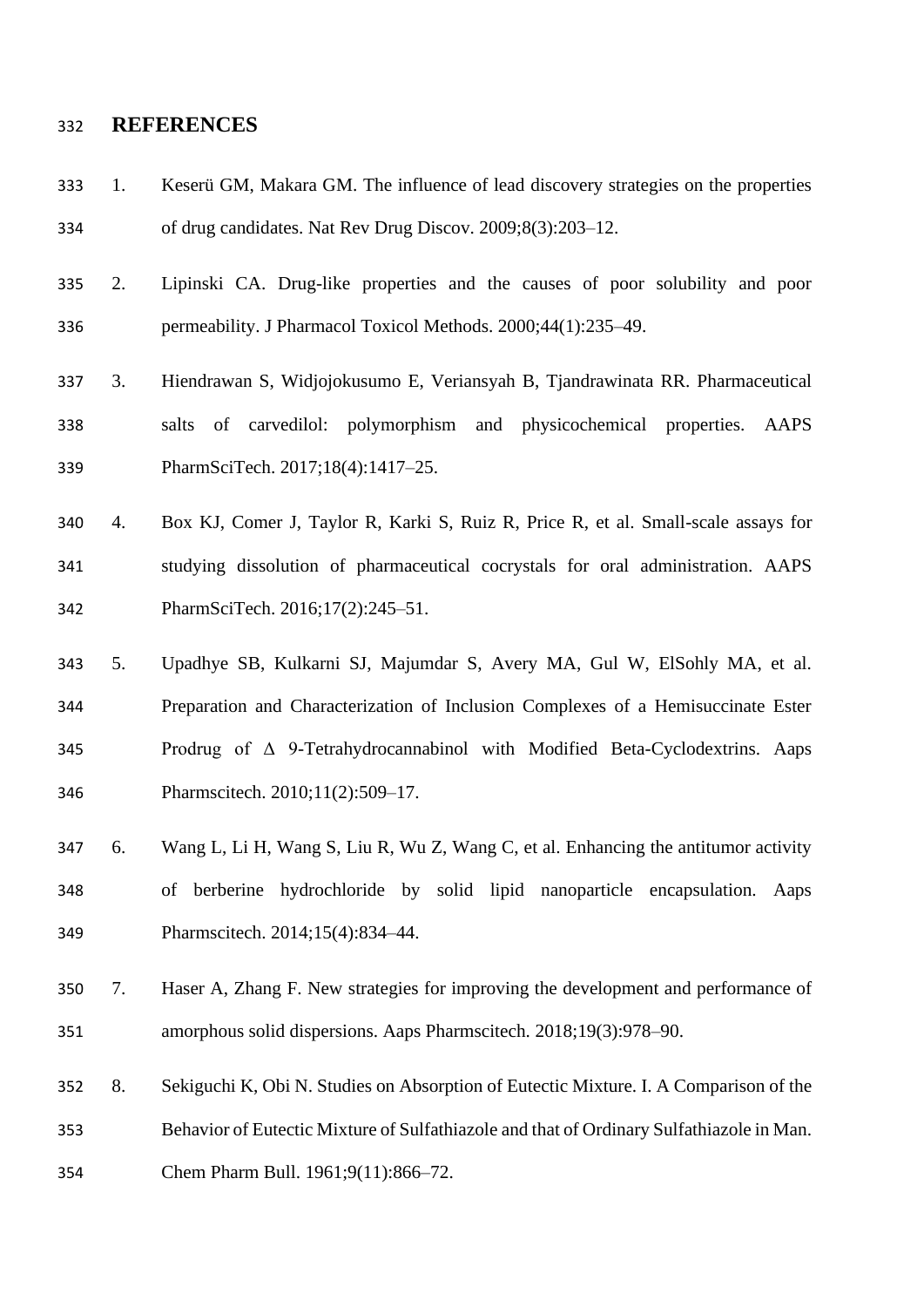- 9. Abend S, Lagaly G. Sol–gel transitions of sodium montmorillonite dispersions. Appl Clay Sci. 2000;16(3–4):201–27.
- 10. Carretero MI, Pozo M. Clay and non-clay minerals in the pharmaceutical industry Part I . Excipients and medical applications. Appl Clay Sci. 2009;46:73–80.
- 11. Viseras C, Lopez-Galindo A. Pharmaceutical applications of some Spanish clays (sepiolite, palygorskite, bentonite): some preformulation studies. Appl Clay Sci. 1999;14(1–3):69–82.
- 12. Carretero MI, Pozo M. Clay and non-clay minerals in the pharmaceutical industry. Part I. Excipients and medical applications. Appl Clay Sci. 2009;46(1):73–80.
- 13. Adebisi AO, Conway BR, Asare-Addo K. The influence of fillers on theophylline release from clay matrices. Am J Pharmacol Sci. 2015;3(5):120–5.
- 14. Gonçalves MLCM, Lyra MAM, Oliveira FJVE, Rolim LA, Nadvorny D, Vilarinho ACSG, et al. Use of phyllosilicate clay mineral to increase solubility olanzapine. J Therm Anal Calorim. 2017;127(2):1743–50.
- 15. Adebisi AO, Conway BR, Asare-Addo K. The influence of fillers on theophylline release from clay matrices. Am J Pharmacol Sci. 2015; 2016:120–5.
- 16. Kim MH, Choi G, Elzatahry A, Vinu A, Choy Y Bin, Choy JH. Review of clay-drug hybrid materials for biomedical applications: Administration routes. Clays Clay Miner. 2016;64(2):115–30.
- 17. McPhee C, Reed J, Zubizarreta I. Core Sample Preparation. In: Developments in Petroleum Science. Elsevier; 2015. p. 135–79.
- 18. Jung H, Kim H, Bin Y, Hwang S, Choy J. Laponite-based nanohybrid for enhanced solubility and controlled release of itraconazole. Int J Pharm. 2008;349:283–90.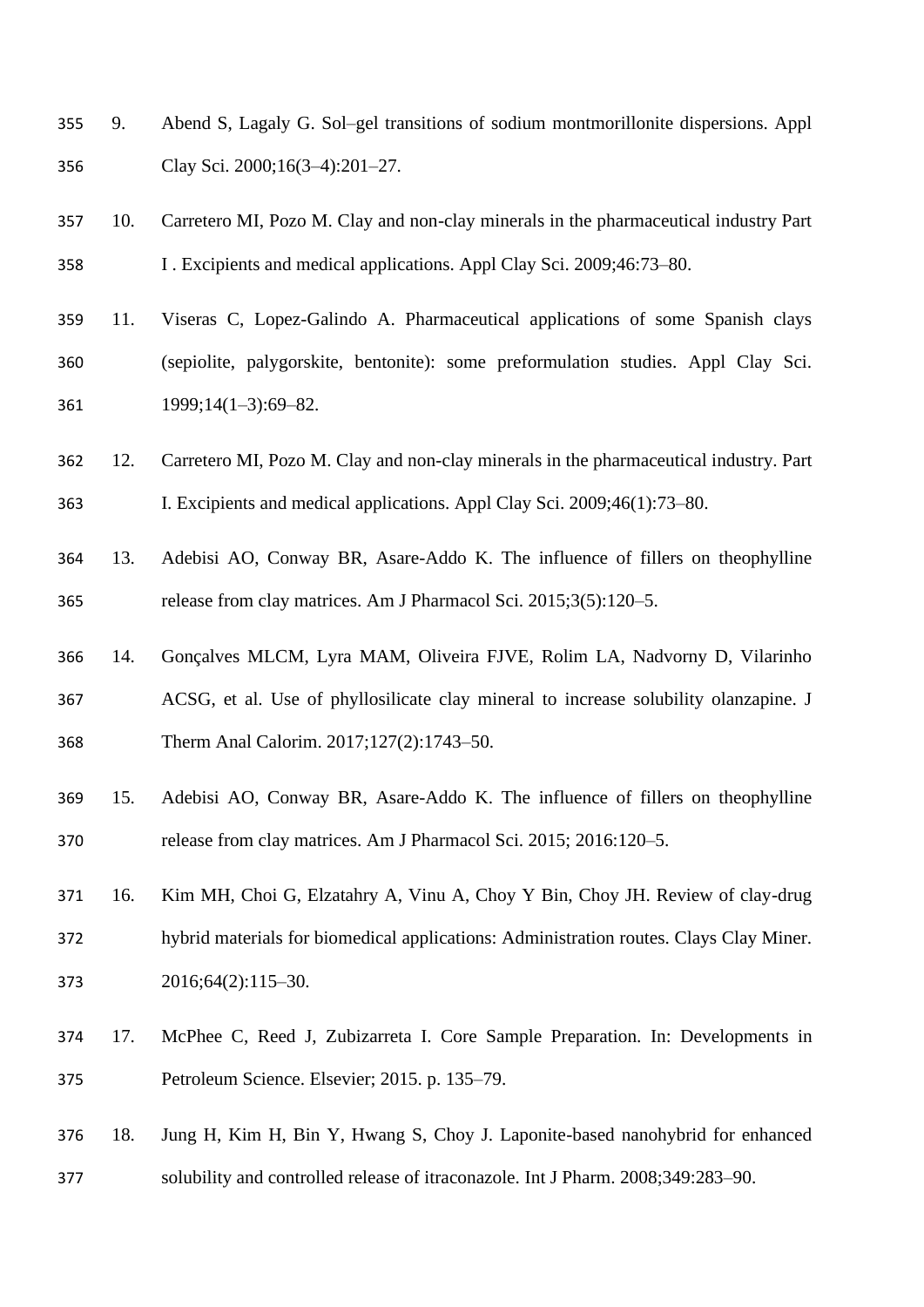- 19. Bahl D, Hudak J, Bogner RH. Comparison of the ability of various pharmaceutical silicates to amorphize and enhance dissolution of indomethacin upon co-grinding. Pharm Dev Technol. 2008;13(3):255–69.
- 20. Löbenberg R, Amidon GL. Modern bioavailability, bioequivalence and biopharmaceutics classification system. New scientific approaches to international regulatory standards. Eur J Pharm Biopharm. 2000;50(1):3–12.
- 21. Alsaidan SM, Alsughayer AA, Eshra AG. Improved Dissolution Rate of Indomethacin by Adsorbents. Drug Dev Ind Pharm [Internet]. 1998 Jan 1;24(4):389–94.
- 22. Zhang W, Zhang C ning, He Y, Duan B yan, Yang G yi, Ma W dong, et al. Factors Affecting the Dissolution of Indomethacin Solid Dispersions. AAPS PharmSciTech. 2017;18(8):3258–73.
- 23. Hwang I, Kang C-Y, Park J-B. Advances in hot-melt extrusion technology toward pharmaceutical objectives. J Pharm Investig. 2017;47(2):123–32.
- 24. Prasad D, Chauhan H, Atef E. Amorphous stabilization and dissolution enhancement of amorphous ternary solid dispersions: combination of polymers showing drug–polymer interaction for synergistic effects. J Pharm Sci. 2014;103(11):3511–23.
- 25. Maniruzzaman M, Nair A, Scoutaris N, Bradley MSA, Snowden MJ, Douroumis D. One-step continuous extrusion process for the manufacturing of solid dispersions. Int J Pharm. 2015;496(1):42–51.
- 26. Villar M V, Gómez-Espina R, Gutiérrez-Nebot L. Basal spacings of smectite in compacted bentonite. Appl Clay Sci. 2012;65:95–105.
- 27. El-Badry M, Fetih G, Fathy M. Improvement of solubility and dissolution rate of indomethacin by solid dispersions in Gelucire 50/13 and PEG4000. Saudi Pharm J.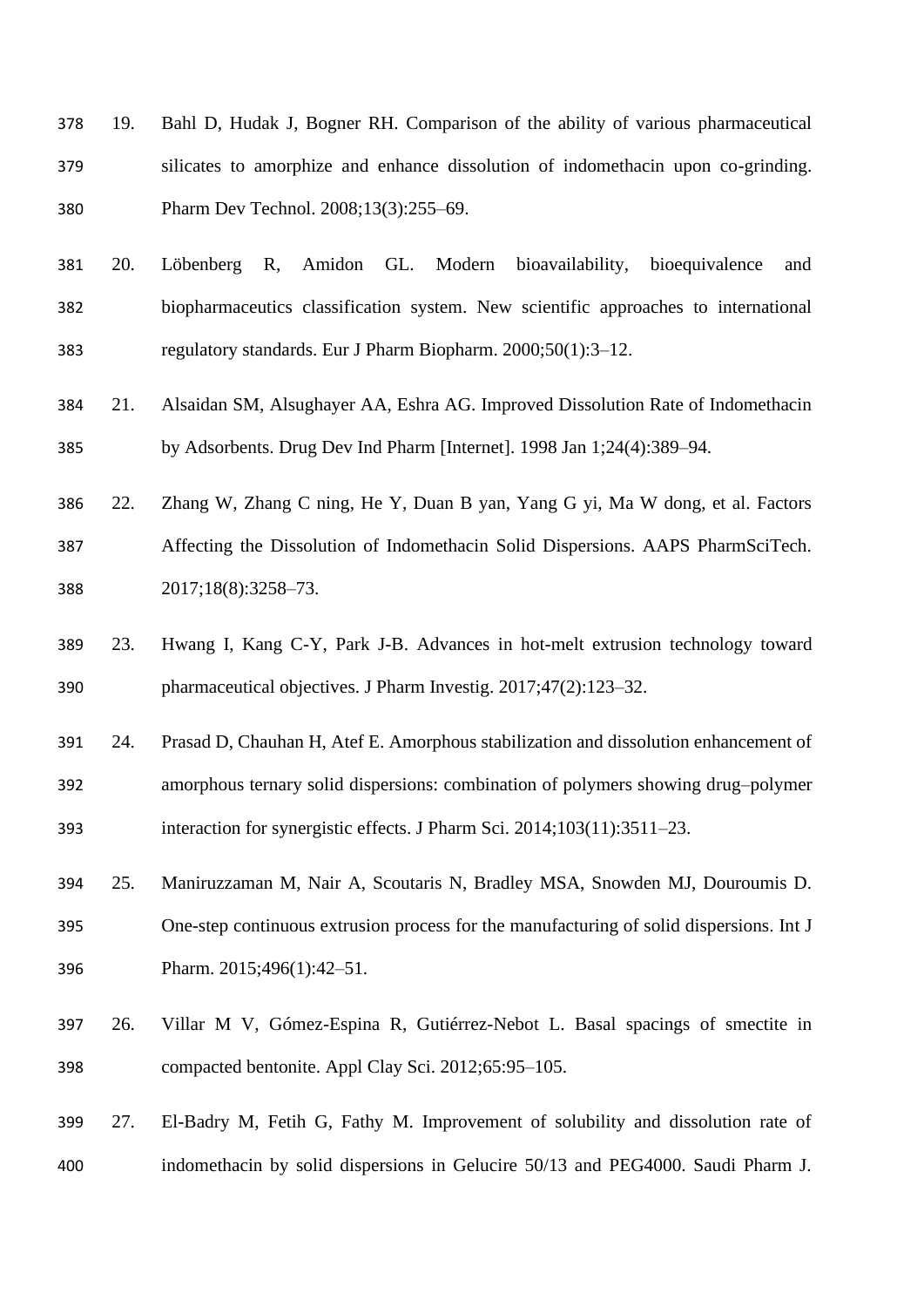2009;17(3):217–25.

- 28. Grim RE, Bradley WF. Investigation of the effect of heat on the clay minerals illite and montmorillonite. J Am Ceram Soc. 1940;23(8):242–8.
- 29. Corcione CE, Maffezzoli A. Thermochimica Acta Glass transition in thermosetting clay-nanocomposite polyurethanes. 2009;485:43–8.
- 30. Qazvini NT, Chehrazi E. Glass transition behavior and dynamic fragility of PMMA- SAN miscible blend-clay nanocomposites. J Macromol Sci Part B Phys. 2011;50(11):2165–77.
- 31. Tabak A, Yilmaz N, Eren E, Caglar B, Afsin B, Sarihan A. Structural analysis of naproxen-intercalated bentonite (Unye). Chem Eng J. 2011;174(1):281–8.
- 32. Kevadiya BD, Patel HA, Joshi G V, Abdi SHR, Bajaj HC. Montmorillonite-Alginate Composites as a Drug delivery System : Intercalation and In vitro Release of Diclofenac sodium. Indi. 2010;72(6):732–7.
- 33. Patel HA, Somani RS, Bajaj HC, Jasra R V. Preparation and characterization of phosphonium montmorillonite with enhanced thermal stability. Appl Clay Sci. 2007;35(3–4):194–200.
- 34. Ghadiri M, Chrzanowski W, Lee WH, Fathi A, Dehghani F, Rohanizadeh R. Physico- chemical, mechanical and cytotoxicity characterizations of Laponite®/alginate nanocomposite. Appl Clay Sci. 2013;85:64–73.
- 35. A RM, Kebriaee A, Keshavarz M, Ahmadi A, Mohtat B. Preparation and in-vitro evaluation of indomethacin nanoparticles. 2010;18(3):185–92.
- 36. Fini A, Cavallari C, Ospitali F. Raman and thermal analysis of indomethacin/PVP solid
- dispersion enteric microparticles. Eur J Pharm Biopharm. 2008;70(1):409–20.